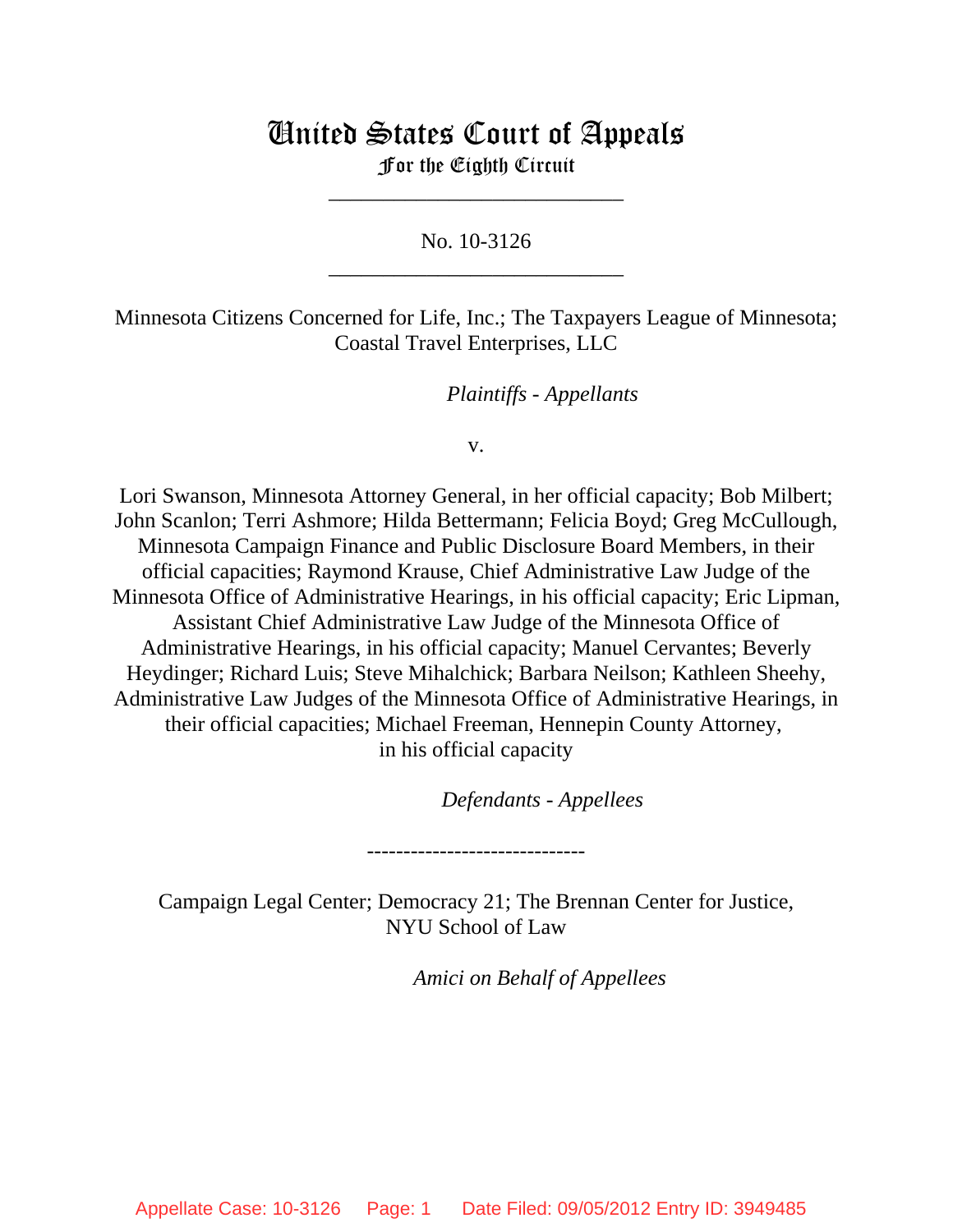Appeal from United States District Court for the District of Minnesota - Minneapolis

\_\_\_\_\_\_\_\_\_\_\_\_

\_\_\_\_\_\_\_\_\_\_\_\_

 Submitted: September 21, 2011 Filed: September 5, 2012

\_\_\_\_\_\_\_\_\_\_\_\_

Before RILEY, Chief Judge, WOLLMAN, LOKEN, MURPHY, BYE, MELLOY, SMITH, COLLOTON, GRUENDER, BENTON, and SHEPHERD, Circuit Judges, En Banc.

\_\_\_\_\_\_\_\_\_\_\_\_

RILEY, Chief Judge, with whom WOLLMAN, LOKEN, GRUENDER, BENTON and SHEPHERD, Circuit Judges, join.

Minnesota Citizens Concerned for Life, Inc. (Minnesota Citizens), The Taxpayers League of Minnesota (Taxpayers League), and Coastal Travel Enterprises, LLC (Coastal Travel) (collectively, appellants), sued various Minnesota state officials  $(collectively, Minnesota),<sup>1</sup>$  challenging the constitutionality of certain Minnesota campaign finance laws. The district court denied the appellants' motion for a preliminary injunction. We affirm in part, reverse in part, and remand for further proceedings consistent with this opinion.

<sup>&</sup>lt;sup>1</sup>The appellants originally named as defendants the Minnesota Attorney General, six members of the Minnesota Campaign Finance Board (Board), eight administrative law judges of the Office of Administrative Hearings, and the Hennepin County Attorney. On March 1, 2011, the district court granted the administrative law judges' and the Minnesota Attorney General's motions to dismiss with prejudice, leaving only the Board members and the Hennepin County Attorney as defendants. The dismissal is not at issue on this appeal.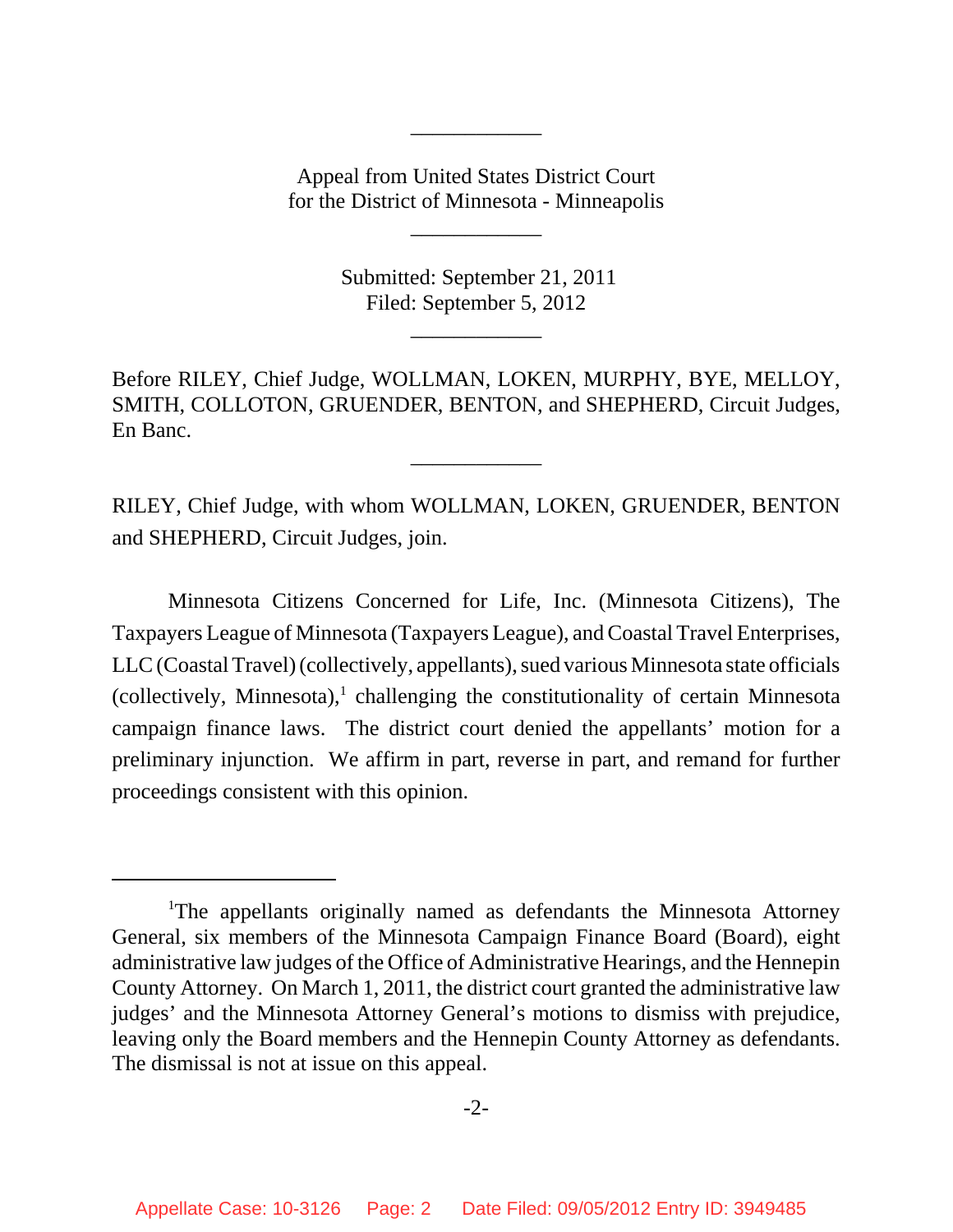### **I. BACKGROUND**

The appellants are Minnesota business entities. Minnesota Citizens and Taxpayers League are nonprofit corporations and claim to be tax exempt under 26 U.S.C. § 501(c)(4), which requires they be "primarily engaged in promoting in some way the common good and general welfare of the people of the community," not to include "direct or indirect participation or intervention in political campaigns on behalf of or in opposition to any candidate for public office."  $26$  C.F.R. § 1.501(c)(4)-1(a)(2). Coastal Travel is a for-profit Minnesota limited liability company in the travel services industry.

 The appellants challenge certain provisions of Minnesota's campaign finance laws, claiming the provisions violate their free speech and association rights under the First and Fourteenth Amendments, as well as their equal protection rights under the Fourteenth Amendment. Specifically, the appellants claim Minnesota's law impermissibly violates their rights to make (1) contributions to candidates and political parties, and (2) independent expenditures advocating the election or defeat of a candidate.

The challenged provisions are part of Minnesota's Campaign Finance and Public Disclosure law, see Minn. Stat. § 10A.01 et seq., and Fair Campaign Practices law, <u>see</u> Minn. Stat. § 211B.01 et seq. These laws were amended in 2010, see 2010 Minn. Sess. Law Serv. ch. 397, at 2001-08, after the Supreme Court held "the [g]overnment may not suppress political speech on the basis of the speaker's corporate identity" whether by "nonprofit or for-profit corporations," Citizens United v. FEC, 558 U.S. <sub>, , ,</sub> 130 S. Ct. 876, 913 (2010), and a federal district court determined certain of Minnesota's campaign finance laws were unconstitutional under Citizens United. See Minn. Chamber of Commerce v. Gaertner, 710 F. Supp. 2d 868, 870-73 (D. Minn. 2010).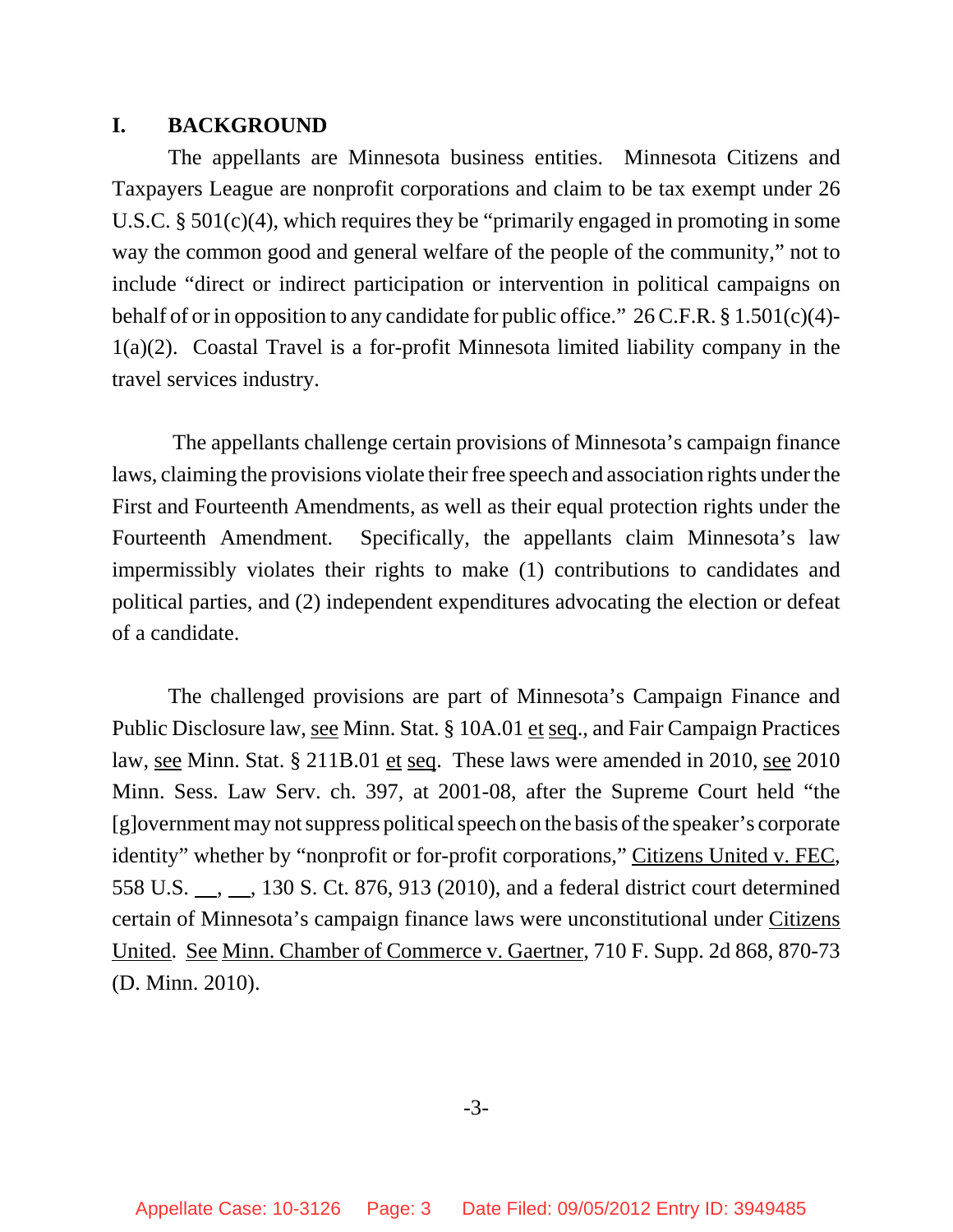Minnesota prohibits corporations and limited liability companies from directly or indirectly contributing "to a major political party, organization, committee, or individual to promote or defeat the candidacy of an individual for nomination, election, or appointment to a political office." Minn. Stat. § 211B.15, subdivs. 1 and 2. Corporations and limited liability companies may, however, make an independent expenditure, see id. at subdivs. 2 and 3, defined as "an expenditure expressly advocating the election or defeat of a clearly identified candidate, if the expenditure is made without the express or implied consent, authorization, or cooperation of, and not in concert with or at the request or suggestion of, any candidate or any candidate's principal campaign committee or agent." Minn. Stat. § 10A.01, subdiv. 18.

Minnesota's law provides two options for corporations and limited liability companies to participate in making independent expenditures. See Minn. Stat. § 10A.12, subdiv. 1a. Both options require compliance with certain organizational, record-keeping, and reporting requirements. Importantly, these laws reach not just corporations and limited liability companies, but nearly *all associations*, see Minn. Stat. § 10A.12, subdiv. 1a, regulating even the smallest partnership. See Minn. Stat. § 10A.01, subdiv. 6 ("'Association' means a group of two or more persons, who are not all members of an immediate family, acting in concert.").

First, an association may indirectly make an independent expenditure "by contributing to an existing independent expenditure political committee or political fund." Id. An independent expenditure political committee—commonly referred to as a PAC—is an association, other than a principal campaign committee or political party unit, "whose major purpose is to influence the nomination or election of a candidate or to promote or defeat a ballot question," Minn. Stat. § 10A.01, subdiv. 27, and that only makes independent expenditures and other specified permissible disbursements. See Minn Stat. § 10A.01, subdivs. 18a and 27; Minn. Stat. § 10A.121, subdiv. 1. An independent expenditure political fund is "an accumulation of dues or voluntary contributions by an association . . . collected or expended to influence the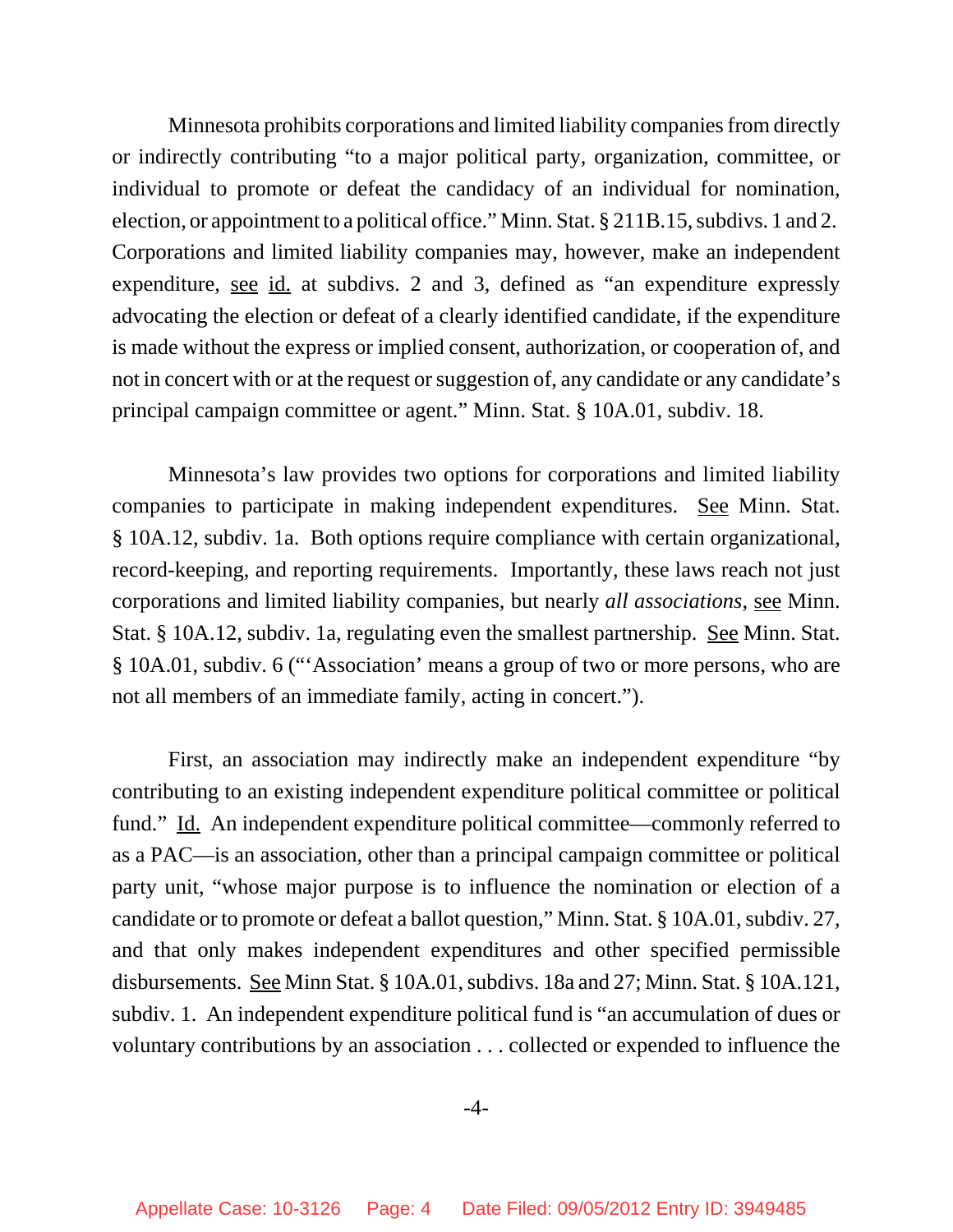nomination or election of a candidate or to promote or defeat a ballot question," Minn. Stat. § 10A.01, subdiv. 28, exclusively used to make independent expenditures and statutorily-specified related expenses. See Minn. Stat. §§ 10.A.01, subdiv. 18b; 10A.121, subdiv. 1.

The Board is responsible for administrating and enforcing Minnesota's disclosure laws and has the power to audit and investigate compliance issues. See Minn. Stat. § 10A.02. According to the affidavit of Gary Goldsmith, the executive director of the Board, a business corporation contributing its own money to an existing independent expenditure political committee or fund typically would have to disclose only its name and address to the recipient fund. See Minn. Stat. § 10A.27, subdivs. 13 and 14. Goldsmith further explained a non-profit corporation that has donated \$5,000 or more to independent expenditure political committees or funds must disclose additional information related to the underlying source of the money.<sup>2</sup> Id. at subdiv. 15.

For an association directly to make an independent expenditure, it must create and register its own independent expenditure political fund (political fund). See Minn. Stat. § 10A.12, subdiv. 1a. Once an association forms a political fund, it must elect or appoint a treasurer and ensure the contents of the fund are not commingled with other funds. See id. subdivs. 2 and 3. According to Goldsmith, a political fund is simply an "account," and unless the association accepts contributions from others, it need not use a separate "bank or depository account." Instead, the association may track the funds used for independent expenditures using "an internal bookkeeping device, or something as simple as a spreadsheet."

<sup>&</sup>lt;sup>2</sup>We offer no opinion as to whether Goldsmith's explanation is an accurate interpretation of Minnesota law.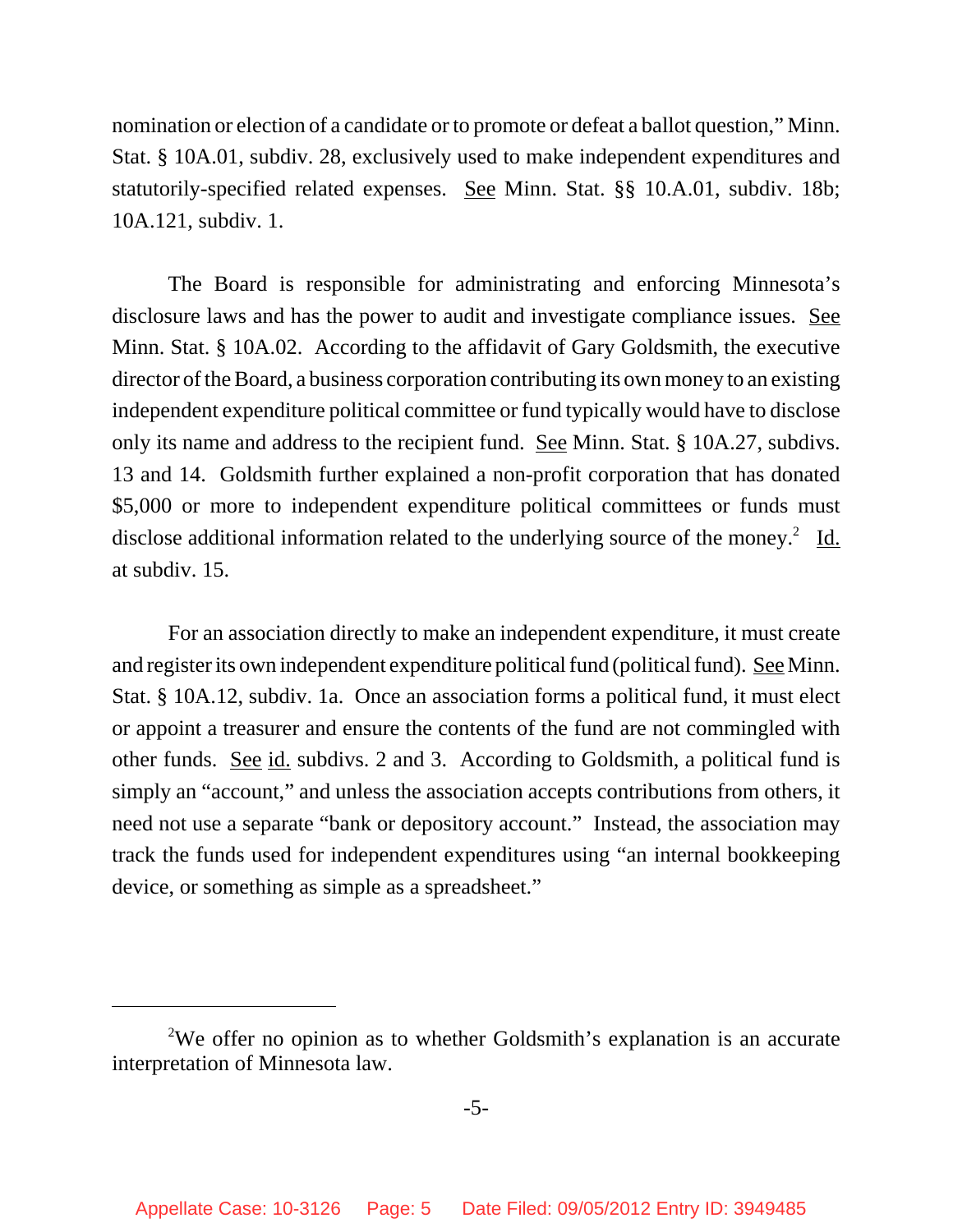The treasurer must register the political fund "by filing a statement of organization" with the Board. See Minn. Stat. § 10A.14, subdiv. 1. This filing must occur "no later than 14 days after the . . . [political] fund . . . has made a contribution, received contributions, or made expenditures in excess of \$100."<sup>3</sup> Id. The filing must include the contact information for the association, the political fund, and the treasurer, as well as a list of all depositories or safe deposit boxes used. See id. at subdiv. 2.

For the life of the political fund, the treasurer must file annual reports detailing the political fund's activity. See Minn. Stat. § 10A.20, subdiv. 2. During general election years—which occur every other year—the treasurer must file four additional reports; twenty-eight and fifteen days before a primary, and forty-two and ten days before a general election. See id. As the district court explained,

The report must disclose the amount of liquid assets at the beginning of a reporting period; the name and address of each individual or association whose contributions within the year exceed \$100; the amount and date of such contributions; the sum of contributions during the reporting period; each loan made or received that exceeds \$100; the name and address of the lender; receipts over \$100 during the reporting period not otherwise listed; the sum of those receipts; the name and address of each individual or association to whom the reporting entity made expenditures within the year exceeding \$100; the sum of all expenditures made by the reporting entity during the reporting period; the name and address of each political committee, political fund, principal campaign committee, or party unit to which contributions in excess of \$100 were made; the sum of all contributions; the amount and nature of any advance of credit incurred; the name and address of each individual or association to whom noncampaign disbursements have

<sup>&</sup>lt;sup>3</sup>If the political fund receives from any one source either a loan or a contribution exceeding certain designated amounts (typically \$1,000), the treasurer must register the political fund by the end of the next business day. See Minn. Stat. §§ 10A.14, subdiv. 1; 10A.20, subdiv. 5.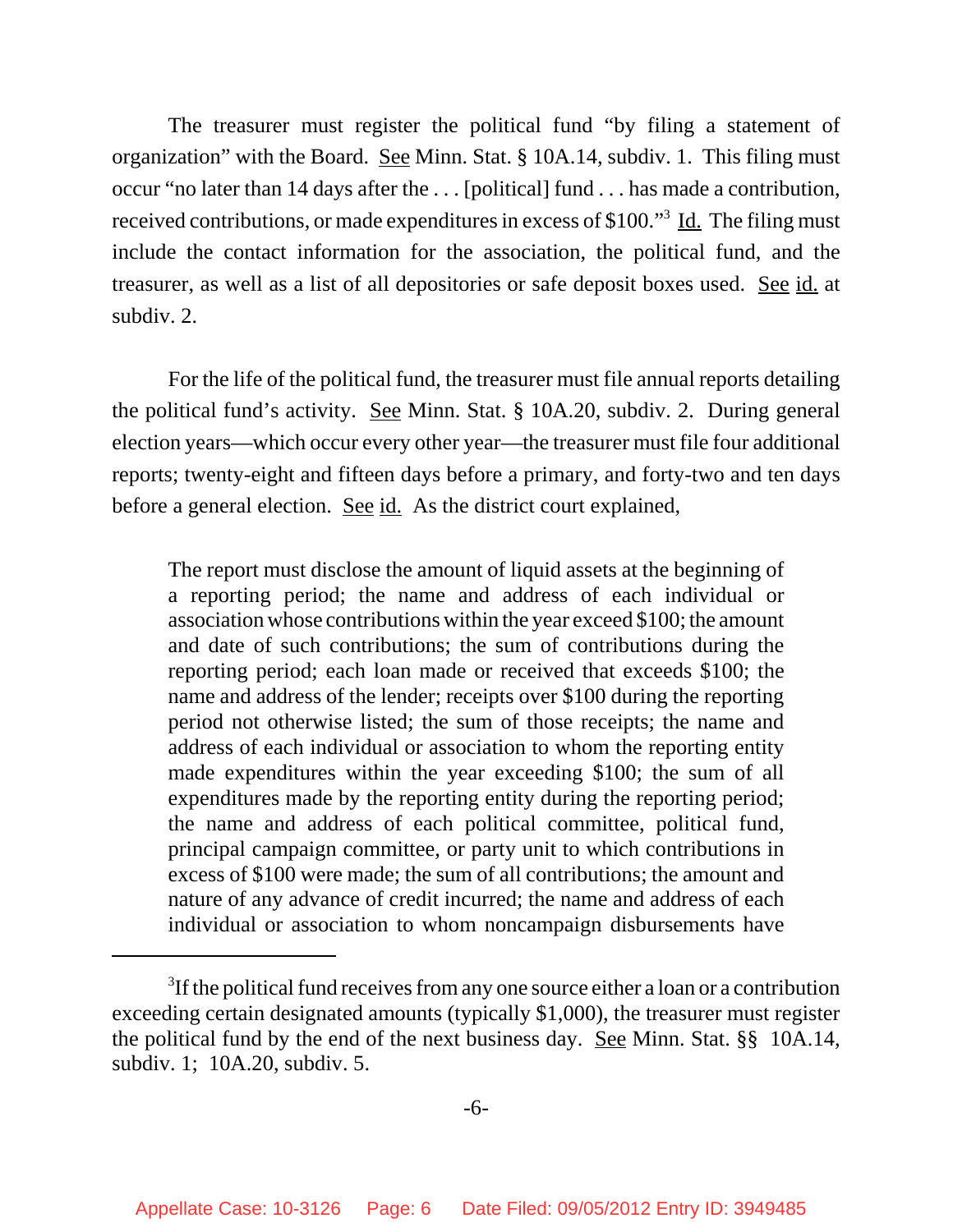been made that aggregate in excess of \$100 and the purpose of each noncampaign disbursement; the sum of all noncampaign disbursements; and the name and address of a nonprofit corporation that provides administrative assistance to the political committee or political fund.

Minn. Citizens Concerned for Life, Inc. v. Swanson, 741 F. Supp. 2d 1115, 1122-23 (D. Minn. 2010) (citing Minn. Stat. §10A.20). If the political fund has not received or expended money during a designated reporting period, the treasurer must file a statement of inactivity.<sup>4</sup> See Minn. Stat. § 10A.20, subdiv. 7.

The reporting requirements continue until the political fund is dissolved. Before dissolution, the association must settle the political fund's debts, dispose of all assets in excess of \$100—including physical assets and credit balances—and file a termination report disclosing the same information as required in periodic reports. See Minn. Stat. § 10A.24.

The treasurer must keep an account of contributions to the fund exceeding \$20, including the name and address of each contributor and the date and amount of the contribution. See Minn. Stat. § 10A.13, subdiv. 1 (1) and (2). The treasurer must also keep account of the date and amount of the political fund's expenditures. See id. at (3) and (4). The treasurer must maintain these records, with supporting documentation, and have them available for audit, inspection, or examination for four years from the date of filing. See Minn. Stat. § 10A.025, subdiv. 3. Failure to do so is a misdemeanor. See id.

Associations and responsible individuals failing to comply with Minnesota's regulatory scheme are subject to substantial civil and criminal penalties, ranging from

<sup>&</sup>lt;sup>4</sup>Minnesota asked us to take judicial notice of the reporting form the Board has provided for associations using their own money to make independent expenditures. The front page of the form includes a box the treasurer may check if the association made no independent expenditures since the last report.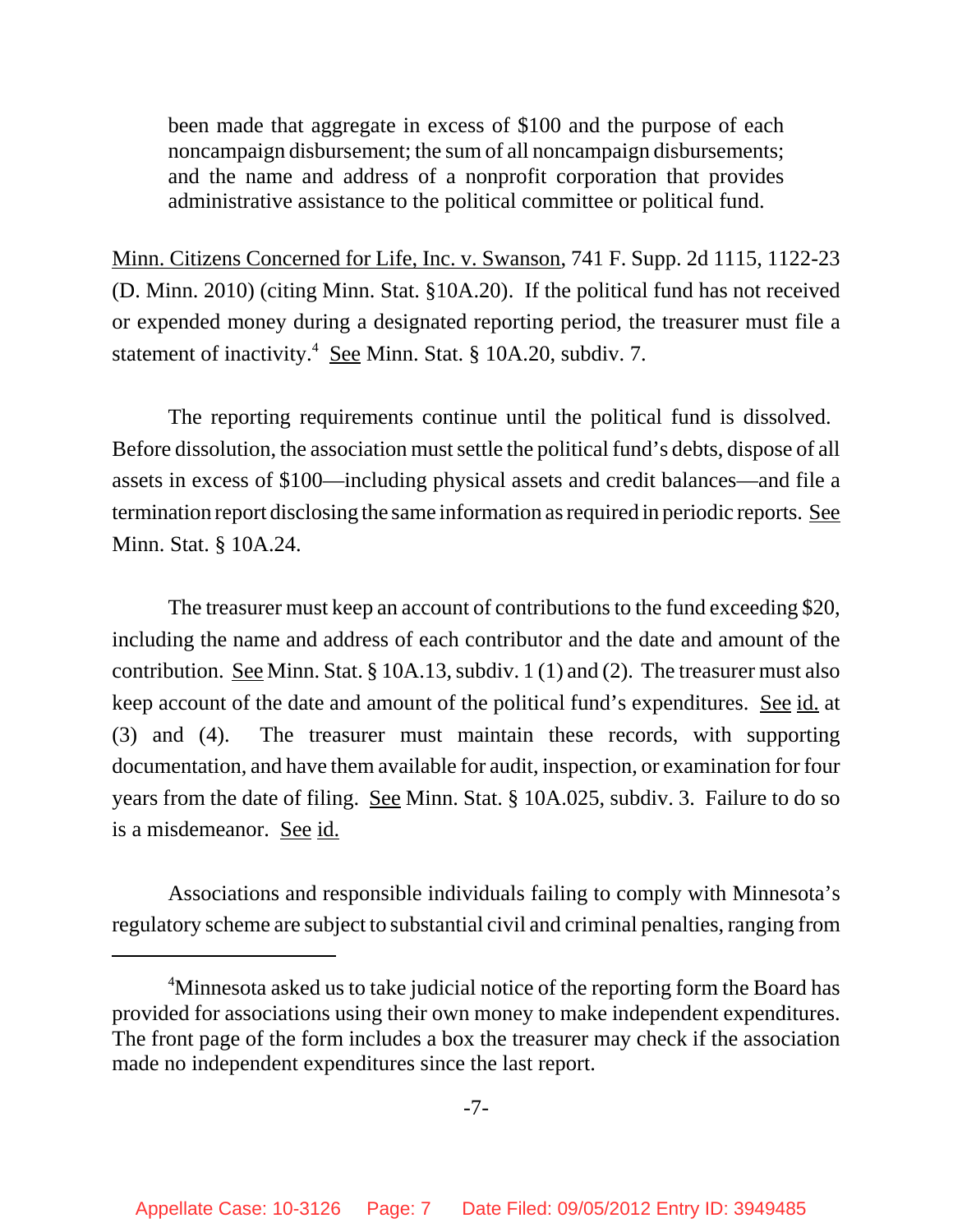fines to imprisonment of up to five years. See Minn. Stat. §§ 10A.025, subdivs. 2 and 3; 10A.12, subdivs. 1b and 6; 10A.121, subdiv. 2; 10A.13, subdiv. 1; 10A.14, subdiv. 4; 10A.15, subdiv. 4; 10A.16; 10A.17, subdiv. 5; 10A.20, subdiv. 12; 10A.27, subdiv. 13; 211B.15, subdivs. 6 and 7.

On July 7, 2010, the appellants filed a complaint against Minnesota and moved for an expedited preliminary injunction the next day. The district court denied the motion on September 20, 2010, primarily because it determined the appellants failed to establish a likelihood of success on the merits of any of their claims. On May 16, 2011, a divided panel of this court affirmed the district court's denial of the preliminary injunction. See Minn. Citizens Concerned for Life, Inc. v. Swanson, 640 F.3d 304, 319 (8th Cir. 2011). We granted rehearing en banc and vacated the panel decision.

## **II. DISCUSSION**

## **A. Preliminary Injunction Standards**

Title 28 U.S.C. § 1292(a)(1) gives us jurisdiction to review the district court's denial of the preliminary injunction. We do so under an abuse of discretion standard. See Planned Parenthood of Minn., N.D., S.D. v. Rounds, 530 F.3d 724, 733 (8th Cir. 2008) (en banc). "An abuse of discretion occurs where the district court rests its conclusion on clearly erroneous factual findings or erroneous legal conclusions." Id. (quoting Lankford v. Sherman, 451 F.3d 496, 503-04 (8th Cir. 2006)) (internal quotation marks omitted).

The "issuance of a preliminary injunction depends upon a 'flexible' consideration of (1) the threat of irreparable harm to the moving party; (2) balancing this harm with any injury an injunction would inflict on other interested parties; (3) the probability that the moving party would succeed on the merits; and (4) the effect on the public interest." Id. at 729 n.3 (quoting Dataphase Sys., Inc. v.  $CL$  Sys., Inc., 640 F.2d 109, 114 (8th Cir. 1991) (en banc)). When considering a "duly enacted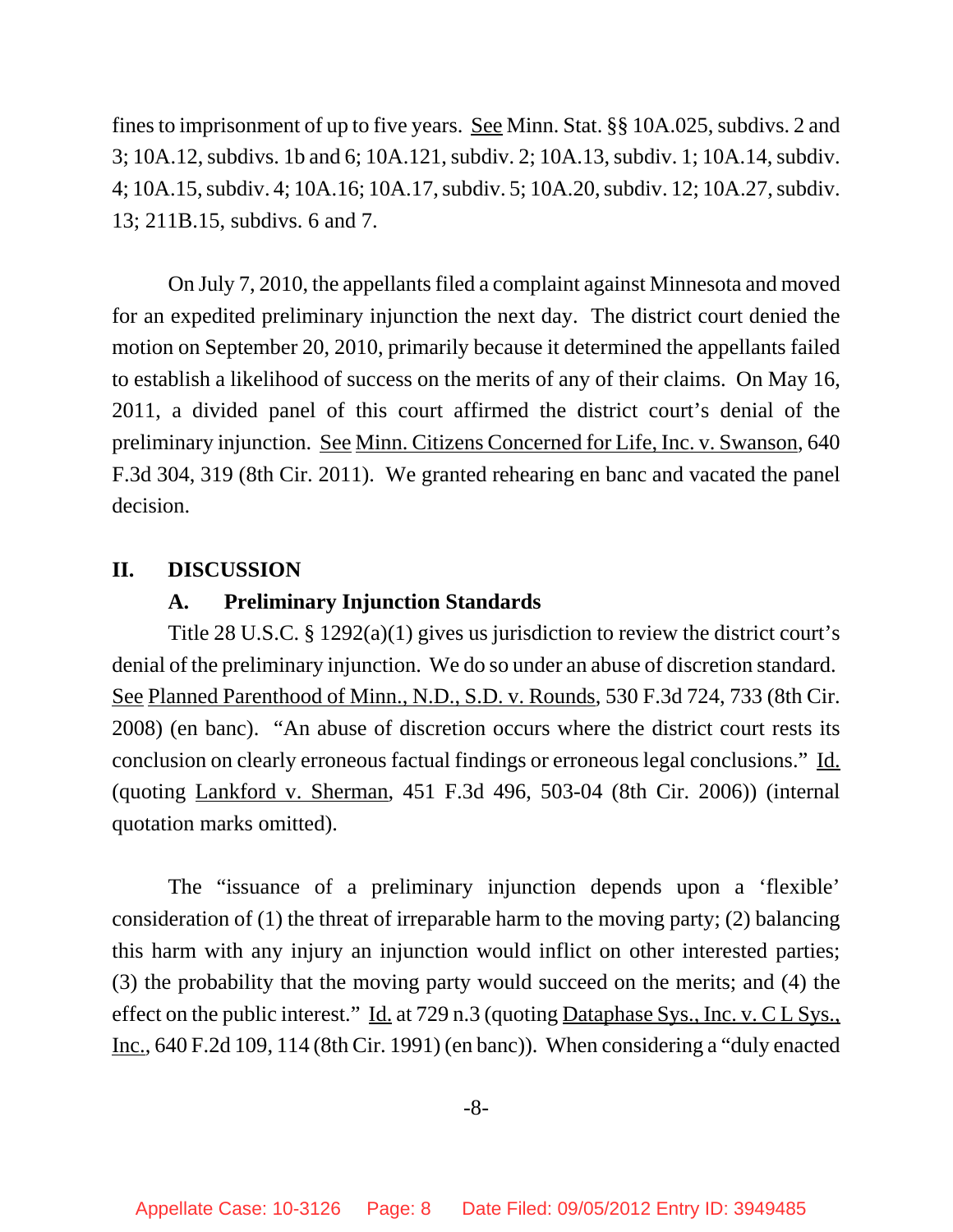state statute," a court must "make a threshold finding that [the plaintiff] is likely to prevail on the merits." Id. at 732-33. "When a plaintiff has shown a likely violation of his or her First Amendment rights, the other requirements for obtaining a preliminary injunction are generally deemed to have been satisfied." Phelps-Roper v. Troutman, 662 F.3d 485, 488 (8th Cir. 2011) (per curiam).

### **B. Independent Expenditures**

The appellants contend the district court abused its discretion by denying their motion for a preliminary injunction because they will likely succeed on the merits of their claim that Minnesota's campaign finance laws unconstitutionally infringe upon the right to engage in political speech through independent expenditures. We agree.

Independent expenditures are indisputably political speech, and any restrictions on those expenditures strike "at the core of our electoral process and of the First Amendment freedoms." Buckley v. Valeo, 424 U.S. 1, 39 (1976) (quoting Williams v. Rhodes, 393 U.S. 23, 32 (1968)) (internal quotation marks omitted). And "[p]rotection of political speech is the very stuff of the First Amendment." Republican Party of Minn. v. White, 416 F.3d 738, 748 (8th Cir. 2005) (en banc); accord Ariz. Free Enter. Club's Freedom Club PAC v. Bennett, 565 U.S. \_\_\_, \_\_\_, 131 S. Ct. 2806, 2817 (2011) ("[T]he First Amendment 'has its fullest and most urgent application to speech uttered during a campaign for political office." (quoting  $Eu v$ .</u> San Fran. Cnty. Democratic Cent. Comm., 489 U.S. 214, 223 (1989))). Because political "[s]peech is an essential mechanism of democracy," "the means to hold officials accountable to the people," "a precondition of enlightened self-government and a necessary means to protect it," "political speech must prevail against laws that would suppress it, whether by design or inadvertence." Citizens United, 558 U.S. at \_\_\_, 130 S. Ct. at 898.

"[P]olitical speech does not lose its First Amendment protection" because it comes from a corporation. Id. at \_\_\_, 130 S. Ct. at 900. To the contrary, "restrictions

-9-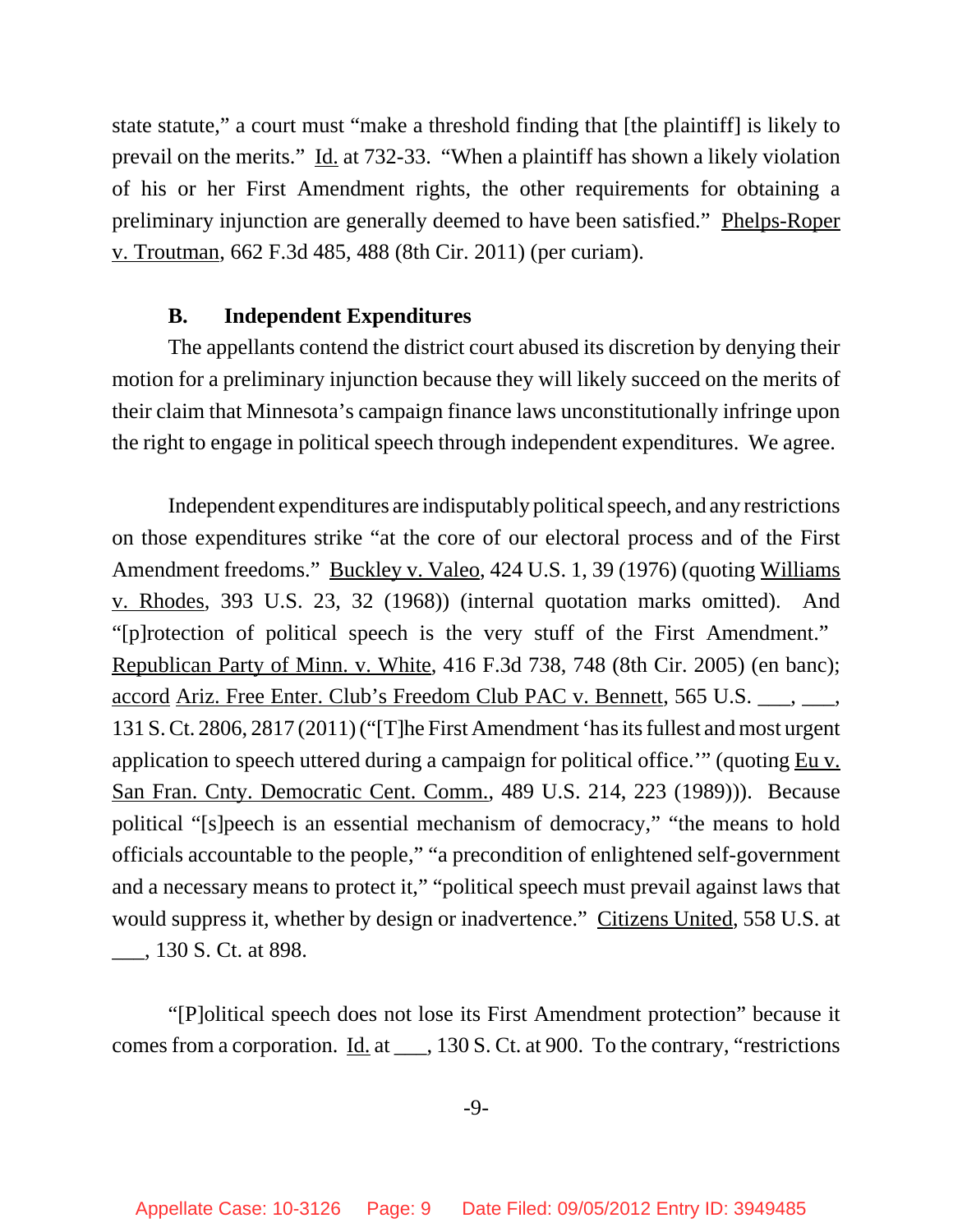distinguishing among different speakers, allowing speech by some but not others" are "[p]rohibited," and "the Government may commit a constitutional wrong when by law it identifies certain preferred speakers."  $\underline{Id}$  at  $\underline{\hspace{1cm}}$ , 130 S. Ct. at 898-99; cf. Rosenberger v. Rector and Visitors of Univ. of Va., 515 U.S. 819, 828 (1995) ("In the realm of private speech or expression, government regulation may not favor one speaker over another."). "The First Amendment protects speech and the speaker, and the ideas that flow from each." Id. at \_\_\_, 130 S. Ct. at 899. After Citizens United, it is clear Minnesota "may not suppress political speech on the basis of the speaker's corporate identity. No sufficient governmental interest justifies limits on the political speech of nonprofit or for-profit corporations." <u>Id.</u> at \_\_\_, 130 S. Ct. at 913; <u>see Am.</u> Tradition P'ship, Inc. v. Bullock, \_\_\_ U.S. \_\_\_, \_\_\_, 132 S. Ct. 2490, 2491 (2012) ("There can be no serious doubt" "the holding of Citizens United applies to . . . state  $law.'$ ).

Minnesota's law does not prohibit corporate speech.<sup>5</sup> The law does "distinguish[] among different speakers," id. at \_\_\_, 130 S. Ct. at 898, forcing corporations, or any other association, to establish a political fund if it spends more than \$100 on such speech in a given year.<sup>6</sup> See Minn. Stat. § 10A.12, subdiv. 1a. The collective burdens accompanying the creation and maintenance of a political fund—appointing a treasurer who becomes subject to civil and criminal penalties,

<sup>&</sup>lt;sup>5</sup>We reject the appellants' contention that Minnesota's law is an outright ban on corporate speech, as was the federal law challenged in Citizens United. See Citizens United, 558 U.S. at \_\_\_, 130 S. Ct. at 897-98 (characterizing 2 U.S.C. § 441b as a ban on corporate speech). Unlike the law in Citizens United, see id. at \_\_\_, \_\_\_, 130 S. Ct. at 886, 897, Minnesota does not prohibit corporations from using corporate treasury funds to make independent expenditures.

<sup>&</sup>lt;sup>6</sup>We recognize Minnesota allows associations to contribute to an existing independent expenditure political committee or political fund. See Minn. Stat. § 10A.12, subdiv. 1a. But this option does not allow the association itself to speak. Instead it only allows the association to assist another entity in speaking. As soon as the contribution is made, the association loses control of the message.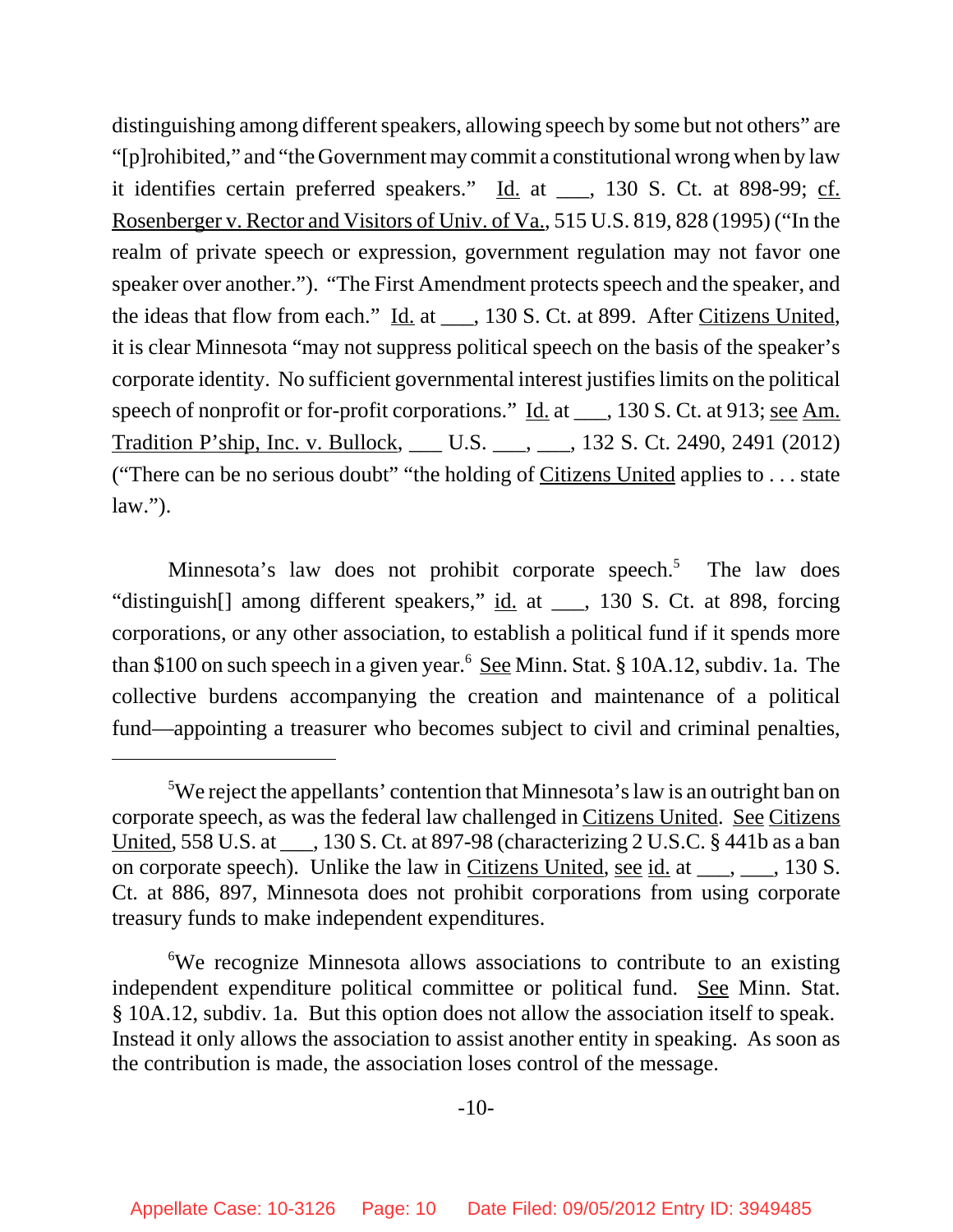segregating funds, maintaining detailed records, and registering and filing ongoing reports with the Board, see supra at 5-8—are substantial. The regulatory requirements of an individual end as soon as he or she discloses a qualifying independent expenditure to the Board, see Minn. Stat. § 10A.20, subdiv. 6, but a corporation or other association must continue to comply with these burdensome regulations even after it stops speaking.

Minnesota's law imposes virtually identical regulatory burdens upon political funds as it does political committees. See Minn. Stat. §§ 10A.11, 10A.12, 10A.121, 10A.13, 10A.14, 10A.15, 10A.17, 10A.20, 10A.24. This equality of burdens is meaningful in view of past judicial efforts to ensure laws imposing PAC status and accompanying burdens are limited in their reach.

In Buckley, for example, the Supreme Court narrowly construed the federal definition of a PAC, see Buckley 424 U.S. at 74-80, to "only encompass organizations that are under the control of a candidate or the major purpose of which is the nomination or election of a candidate." Id. at 79. The Supreme Court reasoned this narrow interpretation ensured the scope of the law was not "impermissibly broad." See id. at 79-80. Emerging from Buckley was the so-called major-purpose test, "a judicial construct that limits the reach of the statutory triggers . . . for [PAC] status." Colo. Right to Life Comm. v. Coffman, 498 F.3d 1137, 1153 (10th Cir. 2007); accord FEC v. Mass. Citizens for Life, Inc. (MCFL), 479 U.S. 238, 262 (1986) (recognizing Buckley's major-purpose test).

Since Buckley, some courts have invalidated state laws imposing PAC status and burdens upon organizations not meeting the major-purpose test. See N.M. Youth Organized v. Herrera, 611 F.3d 669, 675-79 (10th Cir. 2010) (determining organizations did not qualify as PACs under the major-purpose test); N.C. Right to Life, Inc. v. Leake, 525 F.3d 274, 289-90 (4th Cir. 2008) (reasoning North Carolina's law—which imposed PAC status upon "entities when influencing elections [was] only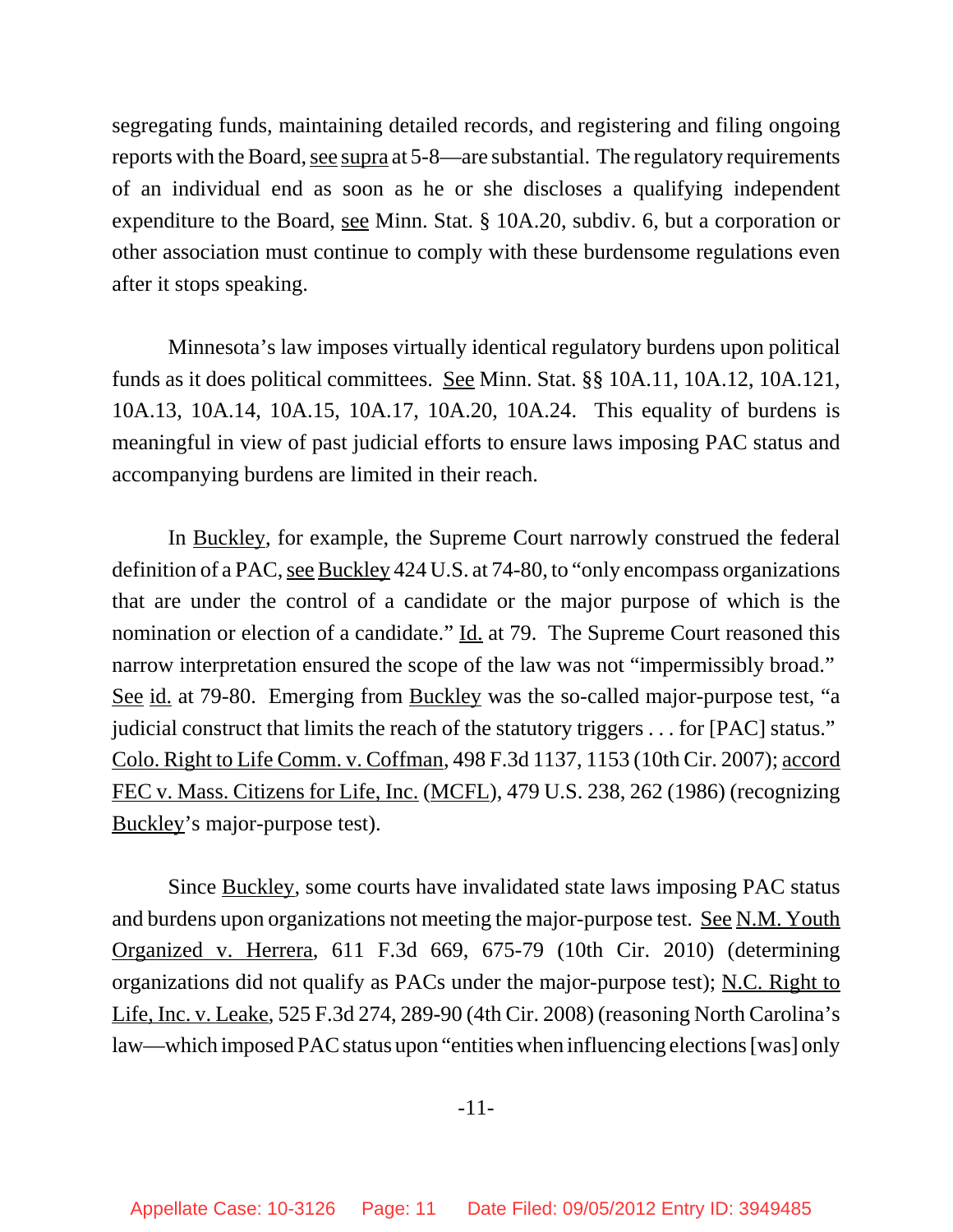'*a* major purpose' of the organization"—was unconstitutionally "overbroad and vague" (emphasis added)); Coffman, 498 F.3d at 1151-55 (applying Buckley's majorpurpose test and holding unconstitutional Colorado's law defining PACs). But see Nat'l Org. for Marriage v. McKee, 649 F.3d 34, 58-59 (1st Cir. 2011) (rejecting application of the major-purpose test to a state's regulation of PACs); Human Life of Wash., Inc. v. Brumsickle, 624 F.3d 990, 1008-11 (9th Cir. 2010) (rejecting the assertion that "the First Amendment categorically prohibits . . . imposing disclosure requirements on groups with more than one 'major purpose'"); Nat'l Org. for Marriage Inc. v. Sec'y of State, Fla., No. 11-14193, 2012 WL 1758607, at \*1 (11th Cir. May 17, 2012) (unpublished per curiam). By subjecting political funds to the same regulatory burdens as PACs, Minnesota has, in effect, substantially extended the reach of PAC-like regulation to *all* associations that *ever* make independent expenditures.

The Supreme Court has recognized forcing a corporation to speak through a PAC creates "First Amendment problems" because of the associated regulatory burdens. See Citizens United, 558 U.S. at \_\_\_, 130 S. Ct. at 897; see also N.C. Right to Life, Inc., 525 F.3d at 296 ("[T]he Constitution makes clear that excessive regulation of political speech is suspect."). In Citizens United, the Supreme Court characterized PACs as "burdensome alternatives" to direct corporate speech because "they are expensive to administer and subject to extensive regulations." Citizens United, 558 U.S. at \_\_\_, 130 S. Ct. at 897. The Supreme Court highlighted requirements substantially similar to those Minnesota imposes upon political funds. See id. The Court surmised these "onerous restrictions" likely stop many corporations from speaking through PACs. See id. at\_\_\_, 130 S. Ct. at 897-98. We surmise the same is true of Minnesota's expansive regulation of political funds.

Perhaps most onerous is the ongoing reporting requirement. Once initiated, the requirement is potentially perpetual regardless of whether the association ever again makes an independent expenditure. See Minn. Stat. § 10A.20, subdivs. 2 and 7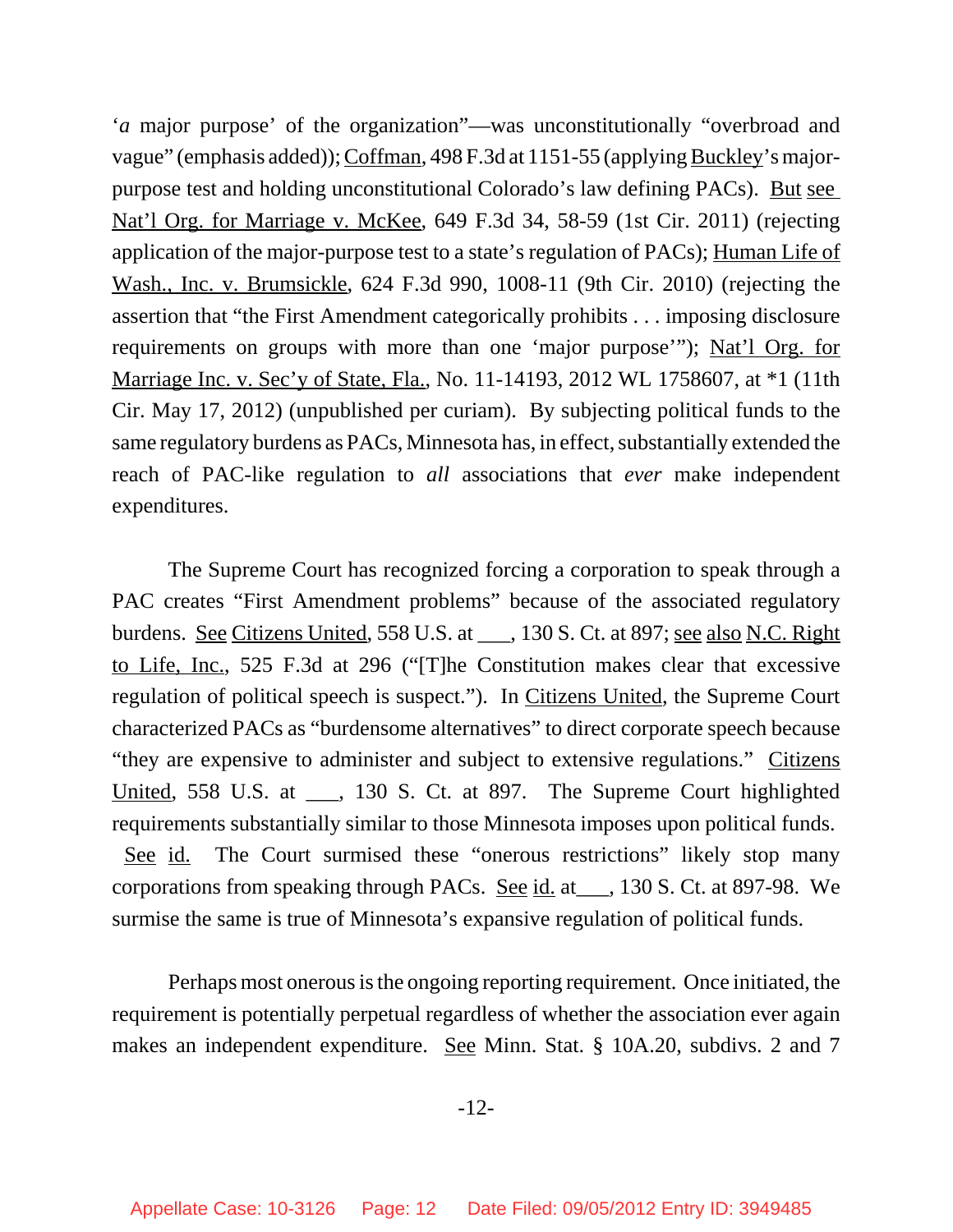(requiring political funds to file five reports during a general election year, even if the political fund has been inactive during that period). The reporting requirements apparently end only if the association dissolves the political fund. See id.; Minn. Stat. § 10A.24, subdiv. 1. To dissolve the political fund, the association must first settle the political fund's debts, dispose of its assets valued in excess of \$100—including physical assets and credit balances—and file a termination report with the Board.<sup>7</sup> See id. Of course, the association's constitutional right to speak through independent expenditures dissolves with the political fund. To speak again, the association must initiate the bureaucratic process again.

Under Minnesota's regulatory regime, an association is compelled to decide whether exercising its constitutional right is worth the time and expense of entering a long-term morass of regulatory red tape. Suppose two Minnesota farmers owning adjoining property near a highway support a particular candidate for state office. The farmers decide to erect a large sign in support of the candidate and spend over \$100 in supplies and labor. To comply with Minnesota's law, the farmers must create and register a political fund, appoint a treasurer, keep detailed records, and file ongoing reports with the Board. The farmers must continue to file *even if* the farmers do not continue to "speak." To escape these ongoing burdens, the farmers must file a

<sup>&</sup>lt;sup>7</sup>Upon notice to an association, Minnesota's Board may force dissolution of an "inactive" political fund if "two years have elapsed since the end of a reporting period during which the political . . . fund made an expenditure or disbursement requiring disclosure under [the Campaign Finance and Public Disclosure Act]." Minn. Stat. § 10A.242, subdivs. 1 and 2. Until the Board provides such notice, an association presumably must continue to file reports on its inactive political fund. The statute is unclear as to what mechanism triggers the process of dissolving inactive political funds. Regardless, an association wishing to retain its First Amendment right to make independent expenditures must continue reporting on an ongoing basis.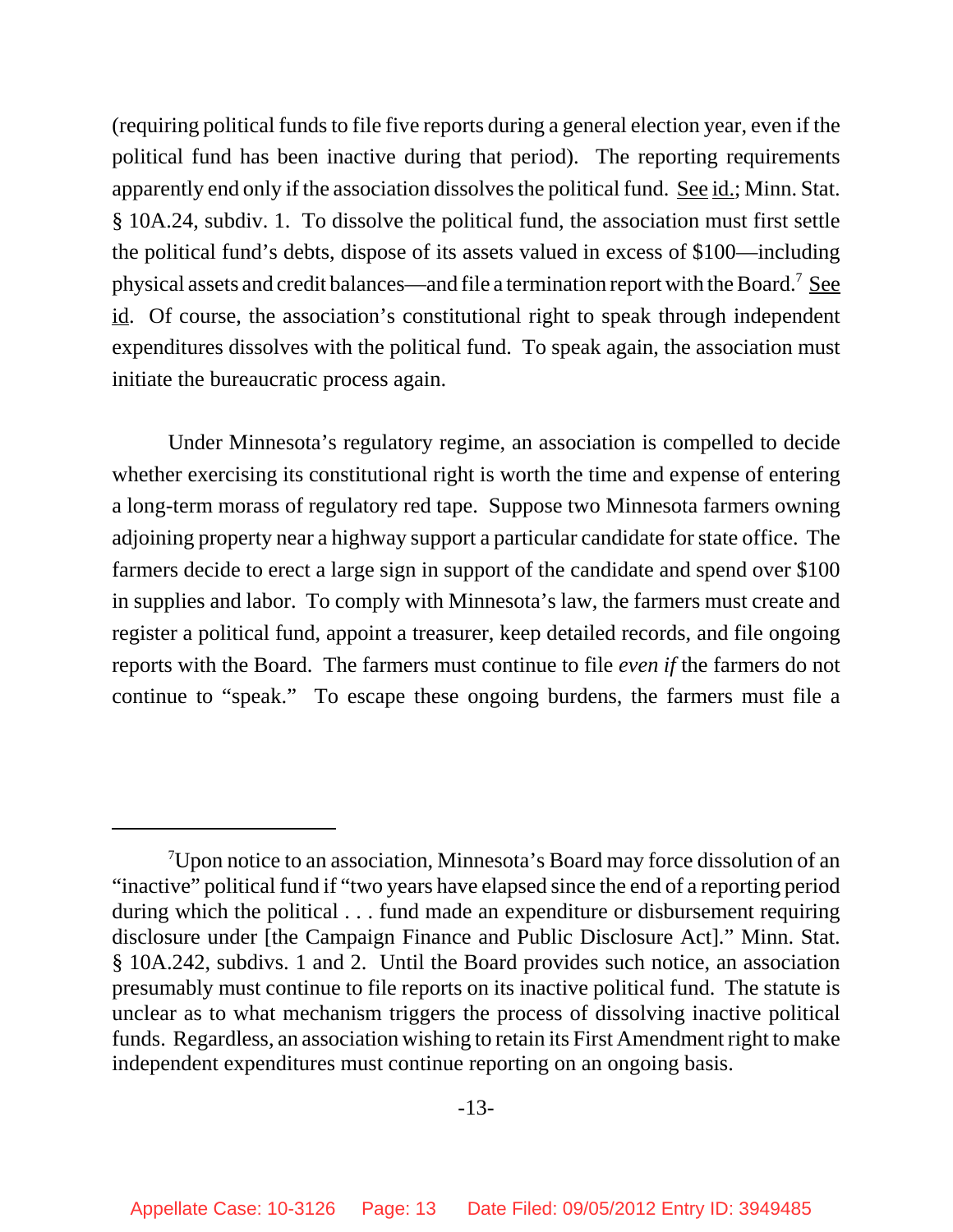termination statement. Before they can do that, they must dispose of the political fund's assets—including the sign.<sup>8</sup> If the farmers forget to file, or assume continued reporting is unnecessary, they are subject to significant fines and possible imprisonment.

Faced with these regulatory burdens—or even just the daunting task of deciphering what is required under the law, <u>see N.C. Right to Life, Inc.</u>, 525 F.3d at 296 (noting campaign finance regulation has become "an area in which speakers are now increasingly forced to navigate a maze of rules, sub-rules, and cross-references in order to do nothing more than project a basic political message")—the farmers reasonably could decide the exercise is simply not worth the trouble.See MCFL, 479 U.S. at 255 (plurality opinion) ("Faced with the need to assume a more sophisticated organizational form, to adopt specific accounting procedures, to file periodic detailed reports . . . it would not be surprising if at least some groups decided that the contemplated political activity was simply not worth it."). And who would blame them?

 Minnesota's law hinders associations from participating in the political debate and limits their access to the citizenry and the government. The law manifestly discourages associations, particularly small associations with limited resources, from

<sup>&</sup>lt;sup>8</sup>At oral argument, Minnesota claimed the hypothetical farmers could terminate the political fund at the same time they registered the fund. When pressed on the issue of whether the farmers would have to get rid of the sign before terminating, Minnesota claimed the Board does not interpret the statute to require associations such as the farmers to dispose of all physical assets before terminating the fund. But the statute says otherwise. See Minn. Stat. § 10A.24, subdiv. 1 ("'Assets' include . . . physical assets."). We do not expect potentially regulated associations to rely on Minnesota's informal assurance that it would not enforce the plain meaning of the statute. "Unguided regulatory discretion and the potential for regulatory abuse are the very burdens to which political speech must never be subject." N.C. Right to Life, Inc., 525 F.3d at 290.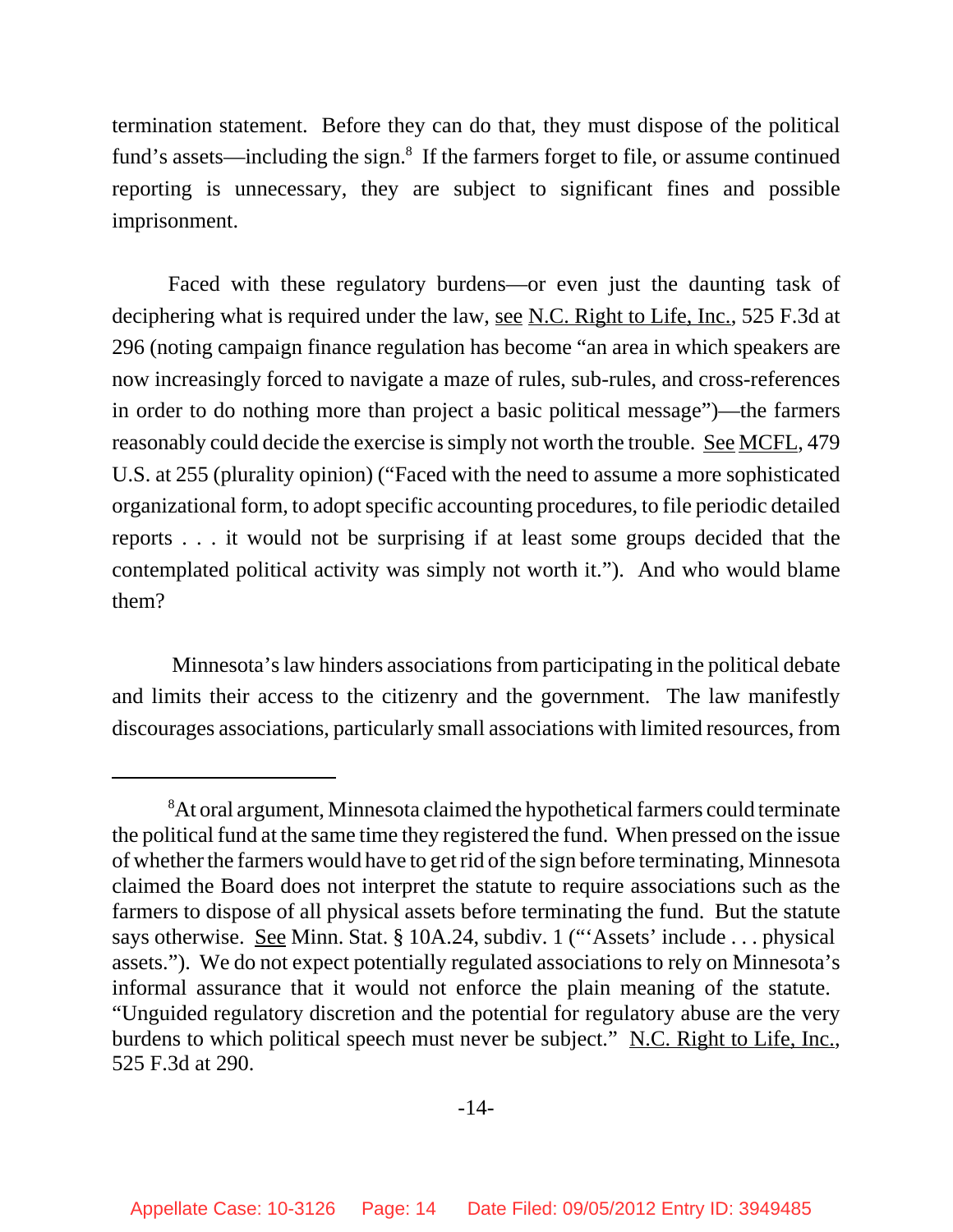engaging in protected political speech. <u>See Citizens United</u>, 558 U.S. at <sub>\_\_\_</sub>, 130 S. Ct. at 897-98 (surmising the burdensome regulations might be the reason such a small percentage of corporations maintain PACs); MCFL, 479 U.S. at 254-55 & n.7 (plurality opinion) (observing the regulatory burdens accompanying operation of a PAC "impose administrative costs that many small entities may be unable to bear"); N.C. Right to Life, Inc., 525 F.3d at 296 (surmising "[o]nly those able to hire the best team of lawyers may one day be able to secure advisory opinions . . . or otherwise figure out the myriad relevant rulings with any degree of assurance that they will escape civil and criminal sanctions for their speech"). In short, the collective burdens associated with Minnesota's independent expenditure law chill political speech.

This chill is more than a theoretical concern. All three appellants—two nonprofit issue advocacy groups and one for-profit travel-services provider—claim to have abandoned planned independent expenditures in order to avoid the accompanying regulatory burdens. If true, Minnesota's law has "interfere[d] with the 'open marketplace' of ideas protected by the First Amendment." Citizens United, 558 U.S. at \_\_\_, 130 S. Ct. at 906.

The dissent minimizes this concern, stating "even the smallest business regularly files government forms and reports that are significantly more complicated and burdensome than the requirements of Minnesota's disclosure laws." <u>Post</u> at 35. We disagree with such broad, unsupported conjecture, but assuming the statement is true, it misses the point. Most associations—no matter the size—are *capable*, for example, of assembling and completing the paperwork necessary to file tax returns. But such paperwork is not a burden interfering with the constitutionally protected marketplace of ideas. Unlike compliance with the mandatory tax laws, the laws at issue here give Minnesota associations a choice—either comply with cumbersome ongoing regulatory burdens or sacrifice protected core First Amendment activity. This is a particularly difficult choice for smaller businesses and associations for whom political speech is not a major purpose nor a frequent activity. Such a disincentive for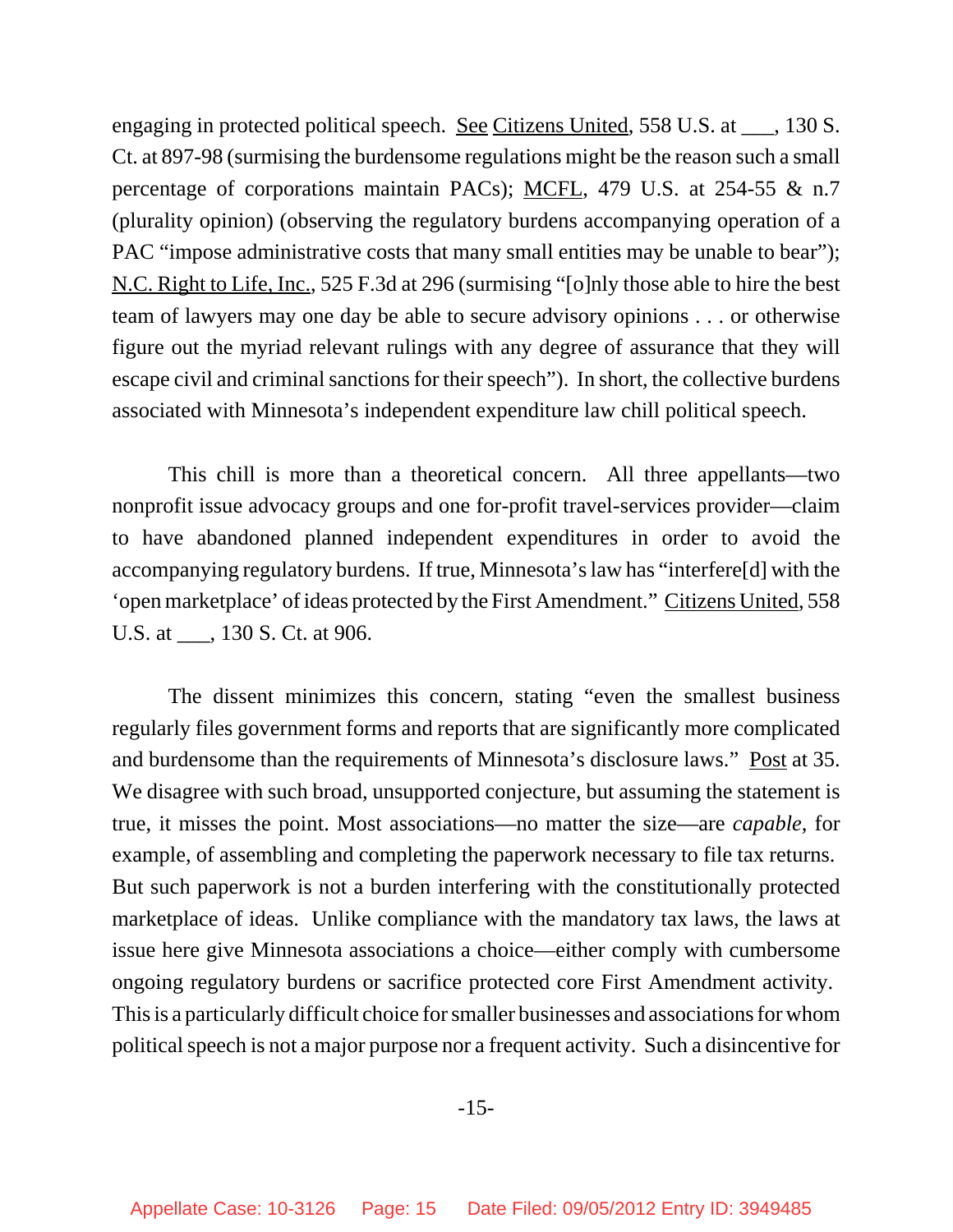political speech demands our attention. See MCFL, 479 U.S. at 255 (plurality opinion) (reasoning "[t]he fact that [a federal law's] practical effect may be to discourage protected speech is sufficient to characterize [the statute] as an infringement on First Amendment activities").

Generally, "[l]aws that burden political speech are 'subject to strict scrutiny,' which requires the [g]overnment to prove that the restriction 'furthers a compelling interest and is narrowly tailored to achieve that interest.'" Citizens United, 558 U.S. at \_\_\_, 130 S. Ct. at 898 (quoting FEC v. Wis. Right to Life, Inc., 551 U.S. 449, 464 (2007) (opinion of Roberts, C.J.)). But this is not true when the law at issue is a disclosure law, in which case it is subject to "'exacting scrutiny,' which requires a 'substantial relation' between the disclosure requirement and a 'sufficiently important' governmental interest." Id. at \_\_\_, 130 S. Ct. at 914 (quoting Buckley, 424 U.S. at 64, 66); accord Doe v. Reed, 561 U.S. \_\_\_, \_\_\_, 130 S. Ct. 2811, 2818 (2010).

The district court characterized the challenged provisions as a disclosure law and accordingly determined exacting scrutiny was appropriate. We question whether the Supreme Court intended exacting scrutiny to apply to laws such as this, which subject associations that engage in minimal speech to "the full panoply of regulations that accompany status as a [PAC]."<sup>9</sup> MCFL, 479 U.S. at 262. Allowing states to

<sup>&</sup>lt;sup>9</sup>The nature of the disclosure laws reviewed under exacting scrutiny in Citizens United were much different than Minnesota's law. See Citizens United, 558 U.S. \_\_\_, 130 S. Ct. at 913-16 (analyzing 2 U.S.C. §§ 441d(d)(2), 434(f)(1)). The federal law required filing a disclosure report only when a corporation (or anyone else) spent more than \$10,000 on electioneering communication (e.g., a television commercial) during any calender year. See  $\S$  434(f)(4) and (g). Then, when a communication disclosed " \_\_\_ is responsible for the content of this advertising," as required by § 441d(d)(2), a citizen could identify the responsible party in public records and discover relevant information. See Citizens United, 558 U.S. at \_\_\_, 130 S. Ct. at 915-16. This event-driven reporting requirement ended as soon as the report was filed. See § 434(f)(4) and (g)(1) and (2). The effect of the laws—requiring one-time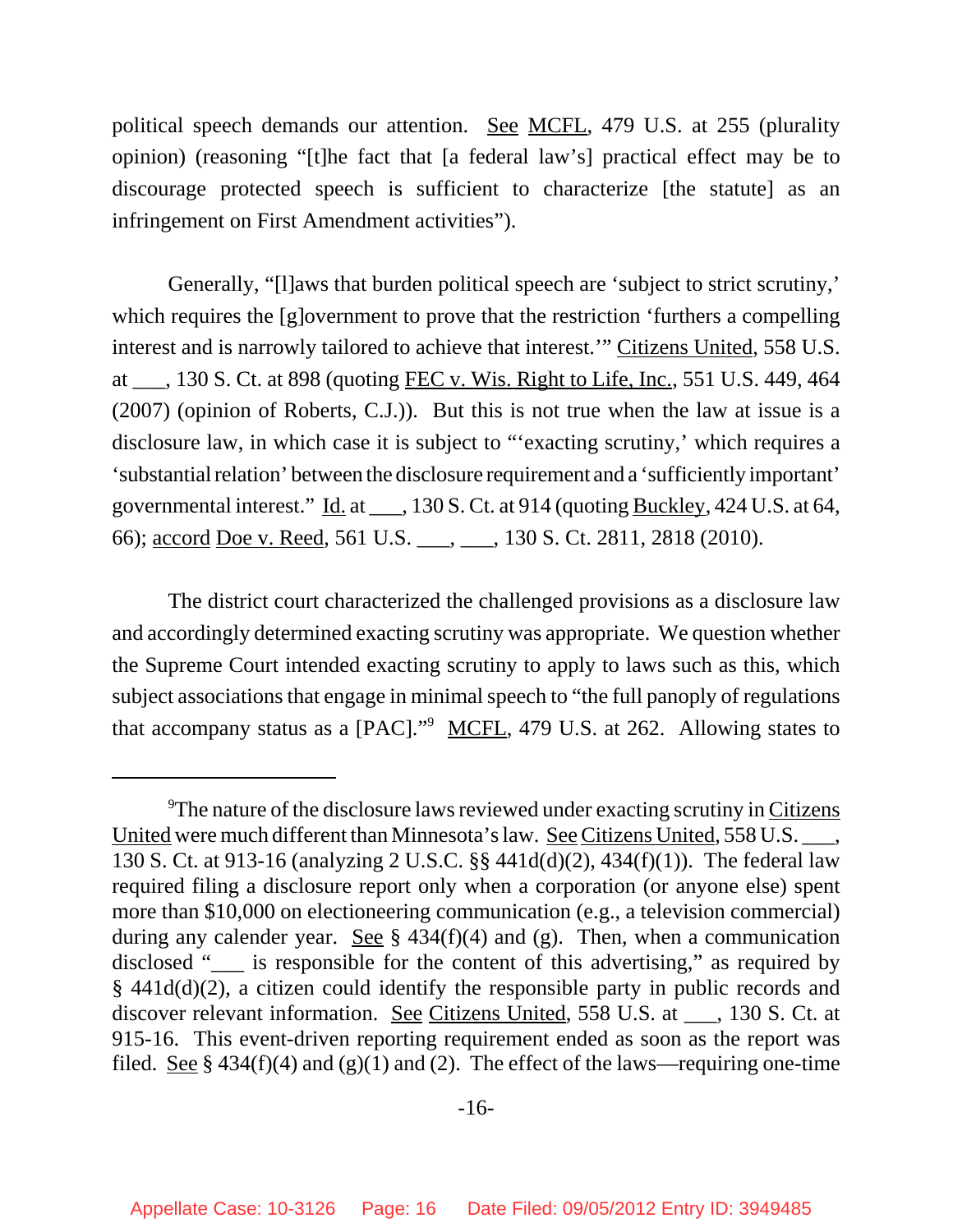sidestep strict scrutiny by simply placing a "disclosure" label on laws imposing the substantial and ongoing burdens typically reserved for PACs risks transforming First Amendment jurisprudence into a legislative labeling exercise.

But even if exacting scrutiny is appropriate, <u>see, e.g.</u>, Real Truth About Abortion, Inc. v. FEC, 681 F.3d 544, 548-49 (4th Cir. 2012) (applying exacting scrutiny to federal provisions imposing disclosure and organizational requirements); McKee, 649 F.3d at 55-56 (applying exacting scrutiny review to Maine's law defining PACs); Nat'l Org. for Marriage v. Daluz, 654 F.3d 115, 118 (1st Cir. 2011) (applying exacting scrutiny review to Rhode Island's independent expenditure reporting requirements); Brumsickle, 624 F.3d at 1003-05 (applying exacting scrutiny to Washington's law defining PACs); SpeechNow.org v. FEC, 599 F.3d 686, 696 (D.C. Cir. 2010) (en banc) (applying exacting scrutiny to federal laws imposing disclosure and organizational requirements), $10$  Minnesota's law fails.

disclosure only when a substantial amount of money was spent—matched the government's disclosure purpose. In contrast, the effect of Minnesota's ongoing reporting requirements, which are initiated upon \$100 aggregate in expenditures, and are unrelated to future expenditures, does not match any particular disclosure interest. Other requirements, such as requiring a treasurer, segregated funds, and recordkeeping, are only tangentially related to disclosure.

<sup>&</sup>lt;sup>10</sup>We acknowledge the D.C. Circuit, sitting en banc, upheld a federal disclosure law with ongoing reporting requirements. See SpeechNow.org, 599 F.3d at 696-98; see also 2 U.S.C. § 434(a)(4). But the law upheld in SpeechNow.org applies to far fewer associations than Minnesota's law does. The ongoing reporting requirements at issue in SpeechNow.org applied to political committees under 2 U.S.C. § 431(4)(A), meaning associations whose "major purpose . . . is the nomination or election of a candidate," Buckley, 424 U.S. at 79. See Emily's List v. FEC, 581 F.3d 1, 16 (D.C. Cir. 2009) (observing those entities required to "register with the FEC as political committees . . . [are entities that] receive or spend more than \$1000 annually for the purpose of influencing a federal election and whose 'major purpose' involves federal elections"). Minnesota's law has a much lower trigger of \$100 in expenditures, and more importantly, imposes the requirements on *all* associations,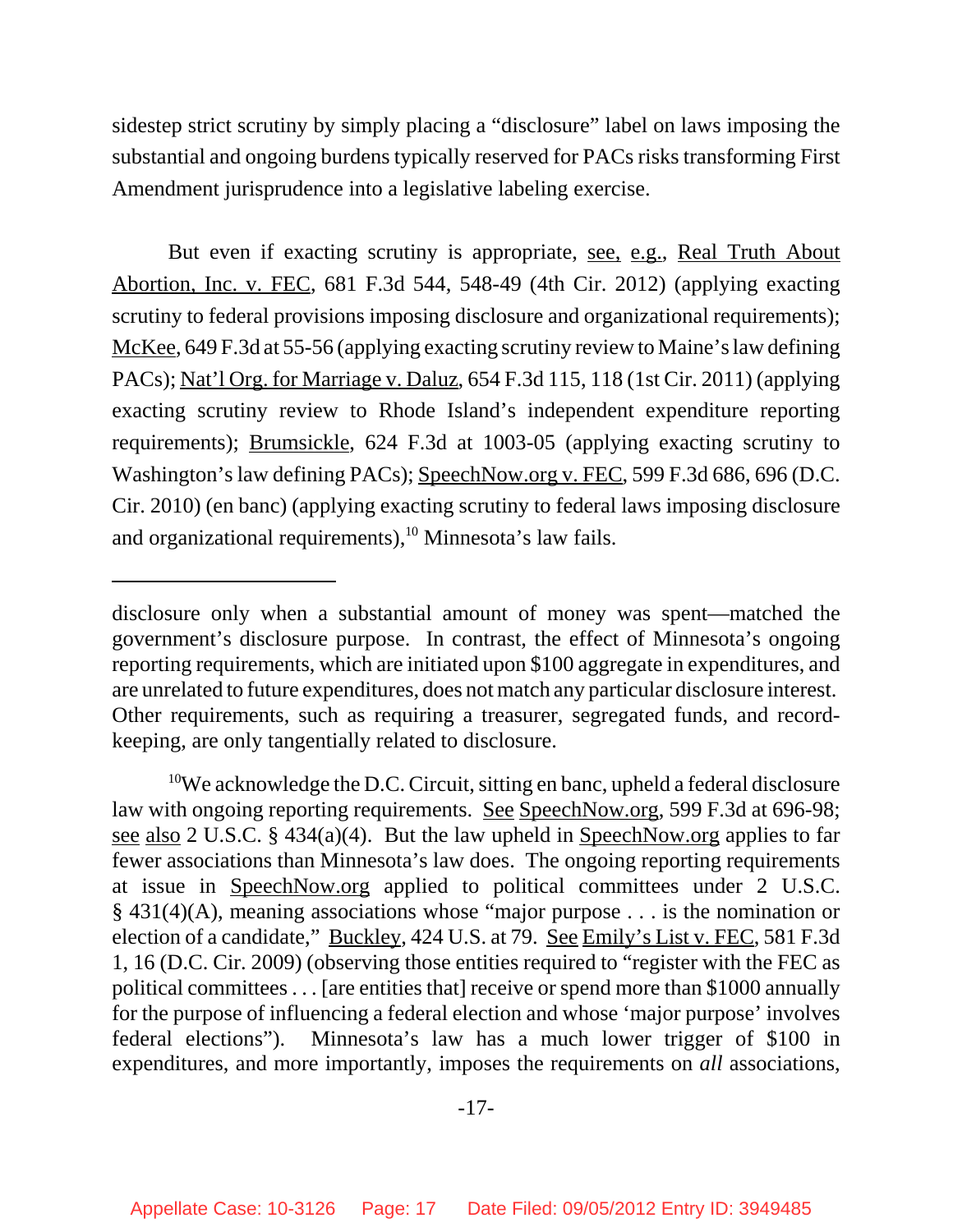Though possibly less rigorous than strict scrutiny, but cf. United States v. Alvarez, 567 U.S. \_\_\_, \_\_\_, 132 S. Ct. 2537, 2543, 2548, 2551 (2012) (plurality opinion) (describing exacting scrutiny, which the plurality applied to a content-based statute, as the "most exacting scrutiny," (quoting Turner Broad. Sys., Inc. v. FCC, 512 U.S. 622, 642 (1994)) (internal quotation marks omitted), and requiring the government to use the "least restrictive means," (quoting Ashcroft v. ACLU, 542 U.S. 656, 666 (2004)) (internal quotation marks omitted), to accomplish its compelling interests), exacting scrutiny is more than a rubber stamp. See Buckley, 424 U.S. at 64, 66 (describing exacting scrutiny as a "strict test" requiring more than a "legitimate governmental interest"). The Supreme Court has not hesitated to hold laws unconstitutional under this standard. See Davis v. FEC, 554 U.S.  $\_\_\_\_\_$ , 128 S. Ct. 2759, 2774-75 (2008) (deciding certain federal disclosure requirements were unconstitutional under exacting scrutiny); Buckley v. Am. Constitutional Law Found. (ACLF), 525 U.S. 182, 186, 197-205 (1999) (deciding certain Colorado laws regulating its initiative and referendum petition process failed exacting scrutiny); McIntyre v. Ohio Elections Comm'n, 514 U.S. 334, 336, 347-57 (1995) (holding an Ohio law prohibiting the distribution of anonymous campaign contributions was unconstitutional under exacting scrutiny); Buckley, 424 U.S. at 39-51 (determining a federal law limiting the amount of independent expenditures was unconstitutional); cf. Alvarez, 567 U.S. at  $\qquad$ , 132 S. Ct. at 2542-43 (plurality opinion) (holding a federal criminal law prohibiting false claims of receiving military decorations or medals failed exacting scrutiny and violated the First Amendment).

As the Supreme Court recently reiterated when reviewing a disclosure law, "there must be a relevant correlation or substantial relation between the governmental interest and the information required to be disclosed and the governmental interest must survive exacting scrutiny." Davis, 554 U.S. at \_\_\_, 128 S. Ct. at 2775 (quoting Buckley, 424 U.S. at 64) (internal quotation marks omitted). "[T]he strength of the

regardless of the association's purpose.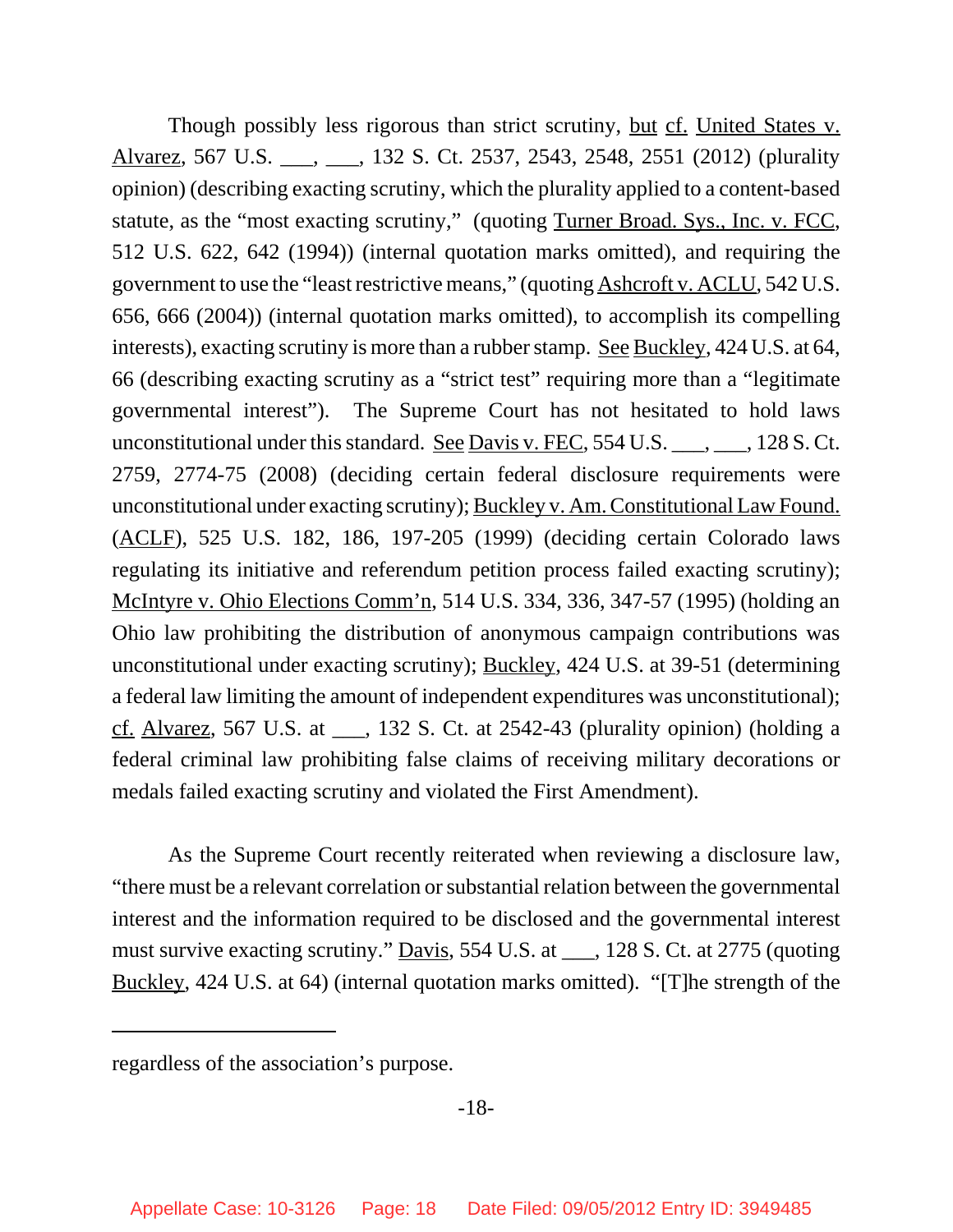governmental interest must reflect the seriousness of the actual burden on First Amendment rights." <u>Id.; see also Elrod v. Burns</u>, 427 U.S. 347, 362 (1976) (plurality opinion) ("The interest advanced must be paramount, one of vital importance, and the burden is on the government to show the existence of such an interest."). Regulatory provisions "no more than tenuously related to the substantial interests disclosure serves . . . 'fail exacting scrutiny.'" ACLF, 525 U.S. at 204; accord McIntyre, 514 U.S. at 347 (stating a law will withstand exacting scrutiny "only if it is narrowly tailored to serve an overriding state interest").

Minnesota's independent expenditure law almost certainly fails this test because its ongoing reporting requirement—which is initiated upon a \$100 aggregate expenditure, and is untethered from continued speech—does not match any sufficiently important disclosure interest. Minnesota can accomplish any disclosurerelated interests—providing the electorate and shareholders information concerning the source of corporate political speech, deterring corruption, and detecting violations of campaign finance laws—"[t]hrough less problematic measures," ACLF, 525 U.S. at 204, such as requiring reporting whenever money is spent, as the law already requires of individuals, see Minn. Stat. § 10A.20, subdiv. 6.

The dissent complains we discount Minnesota's interests, resulting in "an unbalanced and flawed application of the exacting scrutiny analysis." Post at 28. Our discussion of these interests is limited, however, not because we doubt their importance, see generally Citizens United, 558 U.S. at \_\_\_, 130 S. Ct. at 914-16 (discussing the importance of the informational interests), but because Minnesota has not stated any plausible reason why *continued* reporting from nearly all associations, regardless of the association's major purpose, is necessary to accomplish these interests. Cf. Alvarez, 567 U.S at \_\_\_, 132 S. Ct. at 2551 (plurality opinion) (reasoning the law restricting false statements failed exacting scrutiny because the government did not make a "clear showing of the necessity of the statute" to accomplish the stated significant interests); see id. at \_\_\_, 132 S. Ct. at 2251-52, 2255-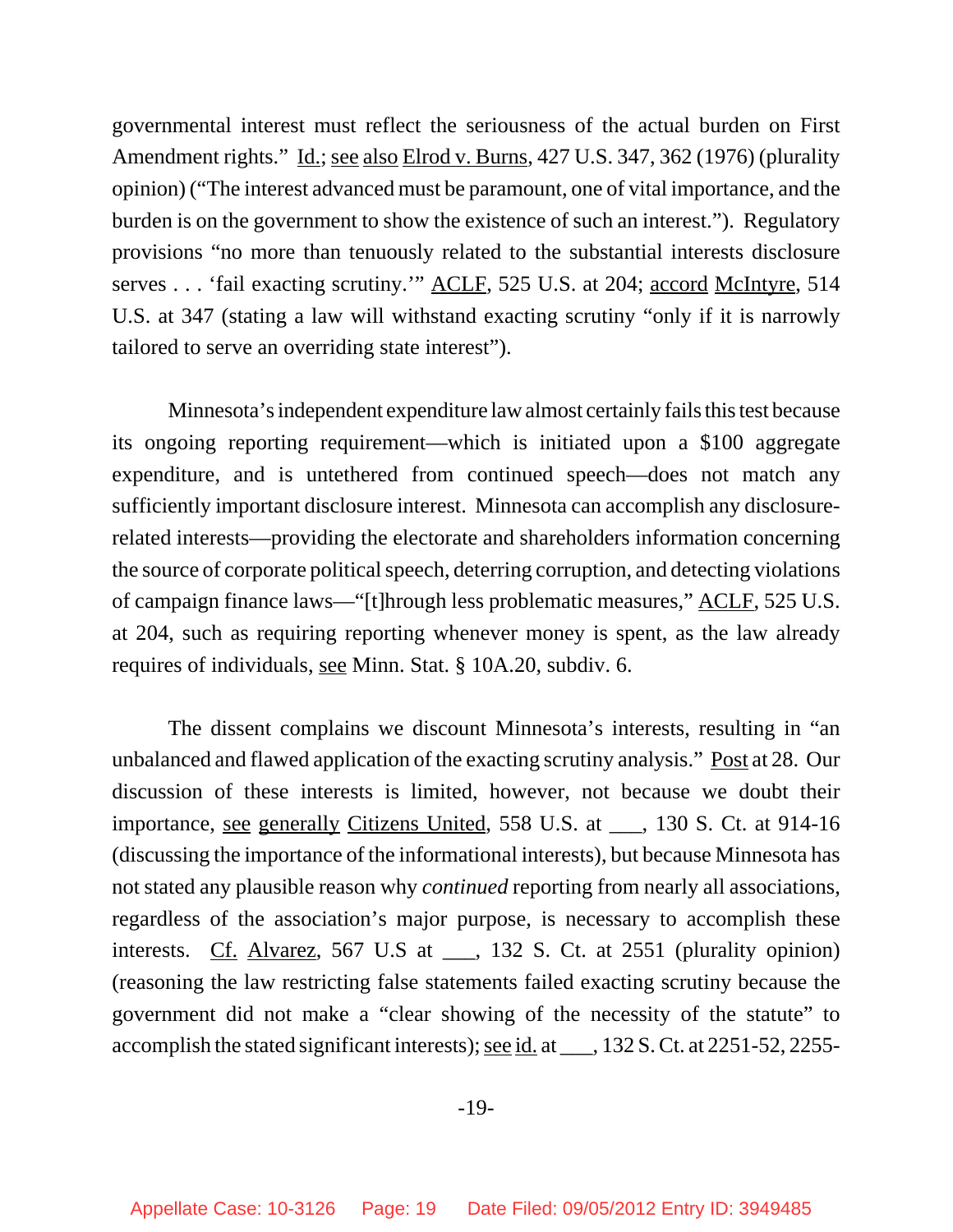56 (Breyer, J., concurring) (determining the statute failed intermediate scrutiny and thus violated the First Amendment because it was "possible substantially to achieve the Government's objective in less burdensome ways").

Because Minnesota has not advanced any relevant correlation between its identified interests and ongoing reporting requirements, we conclude Minnesota's requirement that all associations make independent expenditures through an independent expenditure political fund, see Minn. Stat. § 10A.12, subdiv. 1a, is most likely unconstitutional. The dissent is correct to stress that a high level of deference is appropriate because this is a duly enacted statute. Post at 26. But in cases such as this, where we determine the appellants are likely to win on the merits of their First Amendment claim, a preliminary injunction is proper. See Phelps-Roper, 662 F.3d at 488. "Statutes suppressing or restricting speech must be judged by the sometimes inconvenient principles of the First Amendment." Alvarez, 567 U.S. at \_\_\_, 132 S. Ct. at 2543 (plurality opinion).

Accordingly, we reverse the district court's denial of the appellants' motion for a preliminary injunction to the extent it requires ongoing reporting requirements from associations not otherwise qualifying as PACs under Minnesota  $law<sup>11</sup>$ . At this early stage of the litigation, we express no opinion as to whether any of the other obligations Minnesota imposed upon associations speaking through political funds would, by themselves or collectively, survive exacting scrutiny. Neither do we have occasion at this point to decide whether it is appropriate to remedy any constitutional infirmity, as Minnesota suggests, by severing Minn. Stat. § 10A.20, subdiv. 7 to remove the likely unconstitutional ongoing reporting obligations. See Neighborhood

 $11$ Associations "whose major purpose is to influence the nomination or election of a candidate or to promote or defeat a ballot question" would still comply with the same essential requirements because they are political committees. See Minn. Stat. § 10A.01, subdiv. 27. Our holding does not affect Minnesota's regulation of political committees.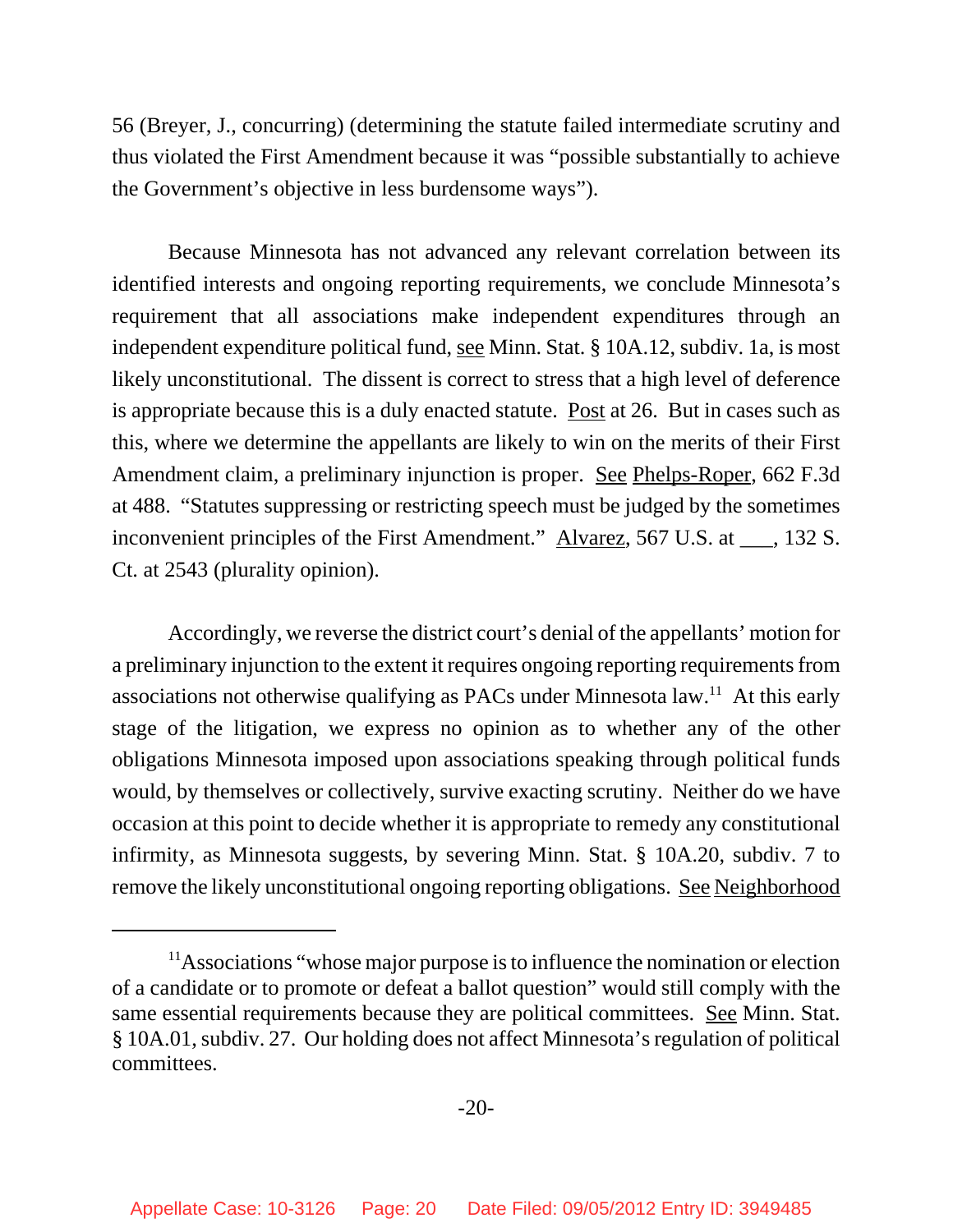Enters. v. City of St. Louis, 644 F.3d 728, 738-39 (8th Cir. 2011) (remanding to the district court to decide in the first instance the question of whether an unconstitutional state provision was severable from the remainder of the statute).

### **C. Contribution Ban**

We next address the appellants' challenge to Minnesota's prohibition against corporate political contributions. See Minn. Stat. § 211B.15, subdiv. 2. The appellants contend the district court erred in denying its motion for a preliminary injunction against Minnesota's ban on such contributions because it violates their rights of speech and association guaranteed by the First and Fourteenth Amendments, as well as their equal protection rights under the Fourteenth Amendment. We detect no abuse of discretion.

We first address the appellants' First Amendment argument. The appellants argue they are likely to enjoy merits success on their free speech and association claim against the contribution ban because Minnesota's law conflicts with Citizens United's instruction that outright bans on political speech are impermissible. See Citizens United, 558 U.S. at \_\_\_, 130 S. Ct. at 913. We disagree.

The crux of appellants' argument is advanced under the following reasoning. Contributing to a political campaign is a form of political speech, as well as association. See, e.g., Buckley, 424 U.S. at 20-21 ("A contribution serves as a general expression of support for the candidate and his views."). Constitutionally, a corporation cannot be required to speak through a PAC. See Citizens United, 558 U.S. at \_\_\_, 130 S. Ct. at 897 (reasoning a PAC exemption to a prohibition against corporate independent expenditures "does not allow [a] corporation[] to speak" because "[a] PAC is a separate association from the corporation"). Under Minnesota's law, the only means for corporations to contribute to a political candidate or committee is through an "[e]mployee political fund," see Minn. Stat. § 211B.15, subdiv. 16, which the appellants claim is a PAC. Therefore, Minnesota's law bans

-21-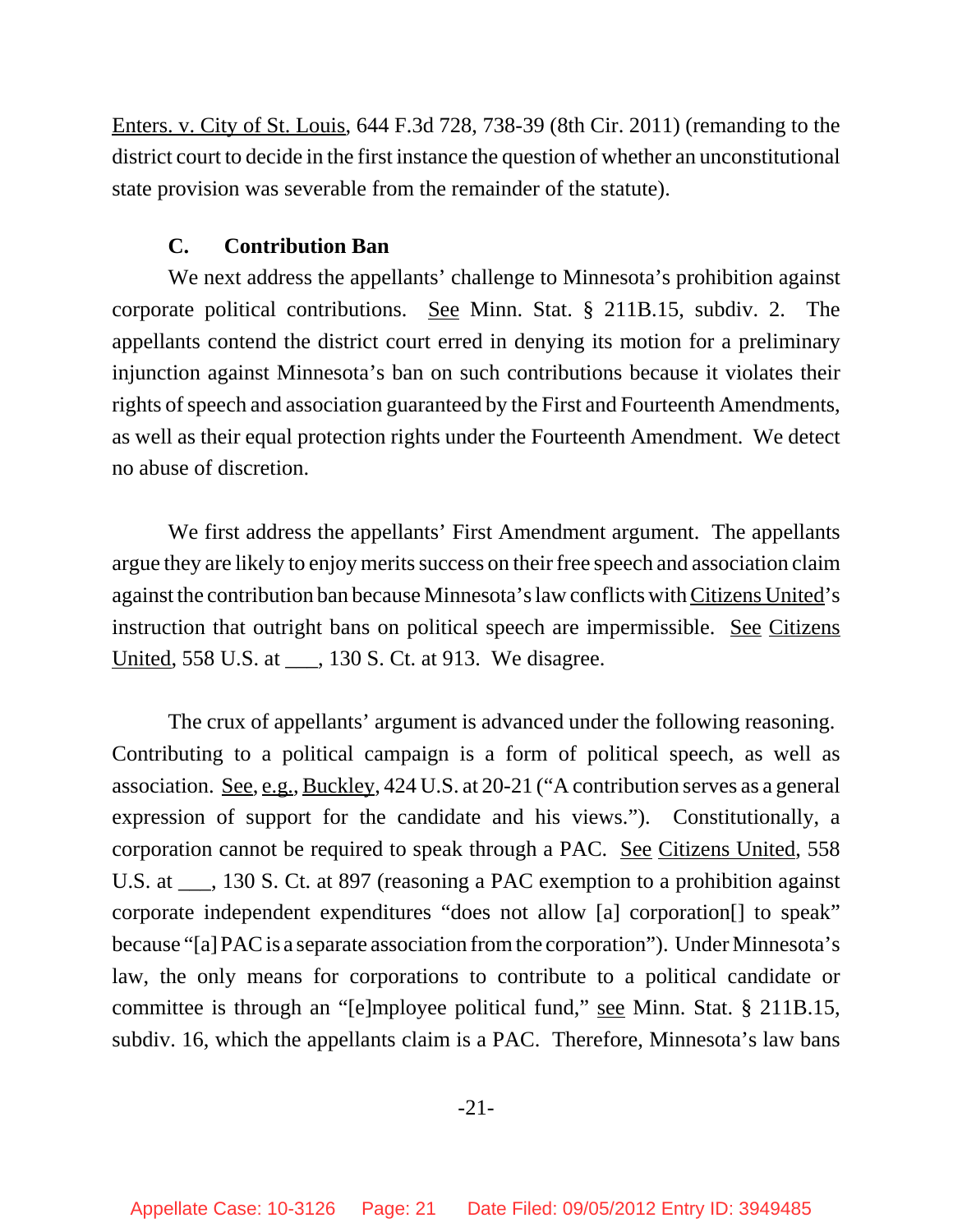corporate political speech, a result that is contrary to the holding in Citizens United, 558 U.S. at \_\_\_, 130 S. Ct. at 911.

The appellants' syllogism fails to recognize the significant distinction the Supreme Court made in its review of laws restricting independent expenditures and laws restricting contributions. Put simply, "restrictions on contributions require less compelling justification than restrictions on independent spending." FEC v. Beaumont, 539 U.S. 146, 158-59 (2003) (quoting MCFL, 479 U.S. at 259-60)) (internal quotation marks omitted). The Supreme Court deemed "restrictions on political contributions . . . as merely 'marginal' speech restrictions subject to relatively complaisant review under the First Amendment, because contributions lie closer to the edges than to the core of political expression." Id. at 161. Thus, "a contribution limit involving significant interference with associational rights passes muster if it satisfies the lesser demand of being closely drawn to match a sufficiently important interest." Id. at 162 (quoting Nixon v. Shrink Mo. Gov't PAC, 528 U.S. 377, 387-88 (2000)) (internal quotation marks omitted). The Supreme Court in Citizens United recognized the variance in the rigor of scrutiny used to review independent expenditures and contributions, see Citizens United, 558 U.S. at \_\_\_, 130 S. Ct. at 901-02, and neither endorsed nor condemned the distinction, <u>see id.</u> at \_\_\_, 130 S. Ct. at 909 (explaining it was not asked to "reconsider whether contribution limits should be subjected to rigorous First Amendment scrutiny"); see also United States v. Danielczyk, 683 F.3d 611, 617 (4th Cir. 2012) (recognizing that in Citizens United, the Supreme Court "did not discuss Beaumont and explicitly declined to address the constitutionality of the ban on direct contributions"); Ognibene v. Parkes, 671 F.3d 174, 183-84 (2d Cir. 2012) (similar); Thalheimer v. City of San Diego, 645 F.3d 1109, 1124-26 (9th Cir. 2011) (similar); Green Party of Conn. v. Garfield, 616 F.3d 189, 199 (2d Cir. 2010) (similar).

Using the "closely drawn" test, the Supreme Court in Beaumont upheld a federal law banning direct corporate campaign contributions against an as-applied

-22-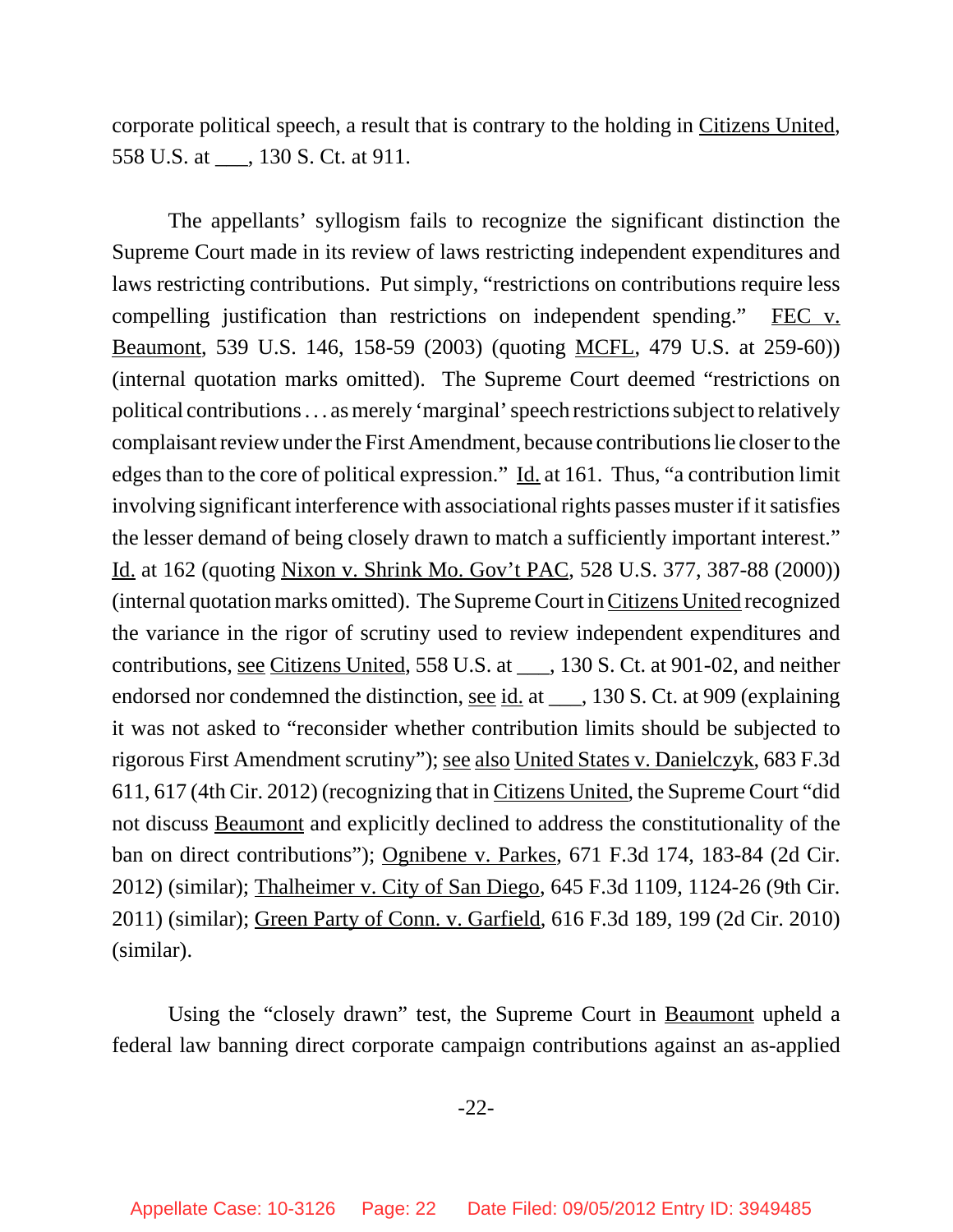First Amendment challenge by a non-profit corporation. See Beaumont, 539 U.S. at 149, 162-63 (upholding 2 U.S.C. § 441b). Like Minnesota's law, the challenged provision in Beaumont prohibited corporations from making election-related contributions, but allowed corporations to establish, administer, and control a PAC, through which the corporation could solicit contributions. See id. at 149. The Supreme Court rejected the contention "the law violated the First Amendment in allowing contributions to be made only through [the corporation's] PAC and subject to a PAC's administrative burdens," stating

The PAC option allows corporate political participation without the temptation to use corporate funds for political influence, quite possibly at odds with the sentiments of some shareholders or members, and it lets the Government regulate campaign activity through registration and disclosure, without jeopardizing the associational rights of advocacy organizations' members.

Id. at 163 (internal citation omitted).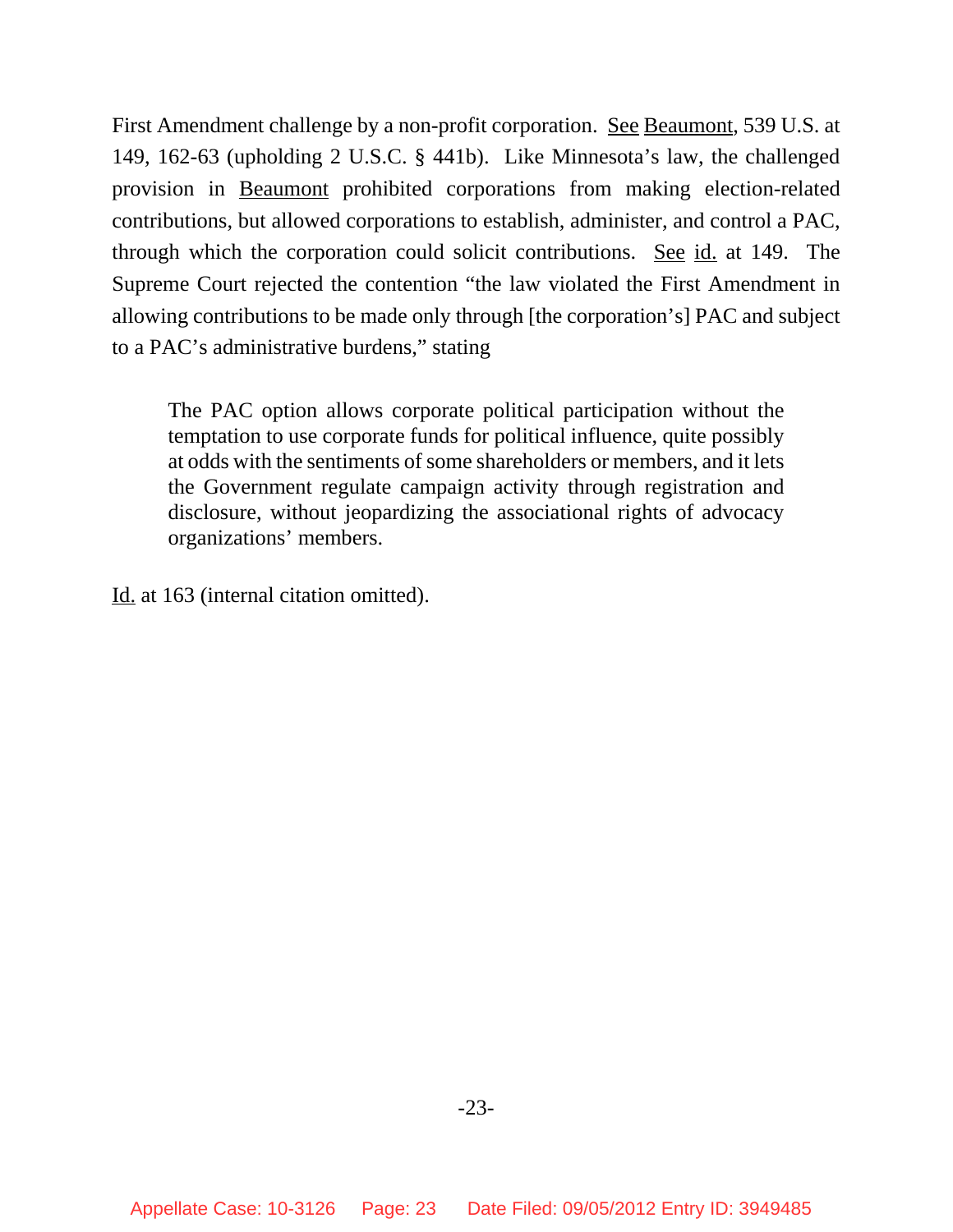Rightly or wrongly decided,<sup>12</sup> Beaumont dictates the level of scrutiny and the potential legitimacy of the interests Minnesota advances by prohibiting corporate contributions to political candidates and committees. See, e.g., Agostini v. Felton, 521 U.S. 203, 237 (1997) ("We reaffirm that 'if precedent of this Court has direct application in a case, yet appears to rest on reasons rejected in some other line of decisions, the Court of Appeals should follow the case which directly controls, leaving to this Court the prerogative of overruling its own decisions.'" (quoting Rodriguez de Quijas v. Shearson/Am. Express, Inc., 490 U.S. 477, 484 (1989))). In light of Beaumont, the district court did not abuse its discretion in denying the preliminary injunction.

Finally, we address the appellants' argument that Minnesota's ban on direct corporate contributions violates the Equal Protection Clause of the Fourteenth Amendment because no legitimate governmental interest exists to justify imposing more stringent regulations on corporations than unions. At this early stage of the litigation, we are not prepared to hold the district court abused its discretion in denying the preliminary injunction. We agree with the district court's determination

 $12$ Citizens United's outright rejection of the government's anti-distortion rationale, see Citizens United, 558 U.S. at \_\_\_, 130 S. Ct. at 904, as well as the Court's admonition "that the State cannot exact as the price of [state-conferred corporate] advantages the forfeiture of First Amendment rights," id. at \_\_\_, 130 S. Ct. at 905 (quoting Austin v. Mich. Chamber of Commerce, 494 U.S. 652, 680 (1990) (Scalia, J., dissenting)) (internal quotation marks omitted), casts doubt on Beaumont, leaving its precedential value on shaky ground. See also Beaumont, 539 U.S. at 164- 65 (Thomas, J., dissenting) (explaining his belief that all campaign finance laws are subject to strict scrutiny and the federal ban on corporate contributions was "not narrowly tailored to meet any relevant compelling interest"); id. at 164 (Kennedy, J., concurring) ("Were we presented with a case in which the distinction between contributions and expenditures under the whole scheme of campaign finance regulation were under review, I might join Justice Thomas' dissenting opinion.").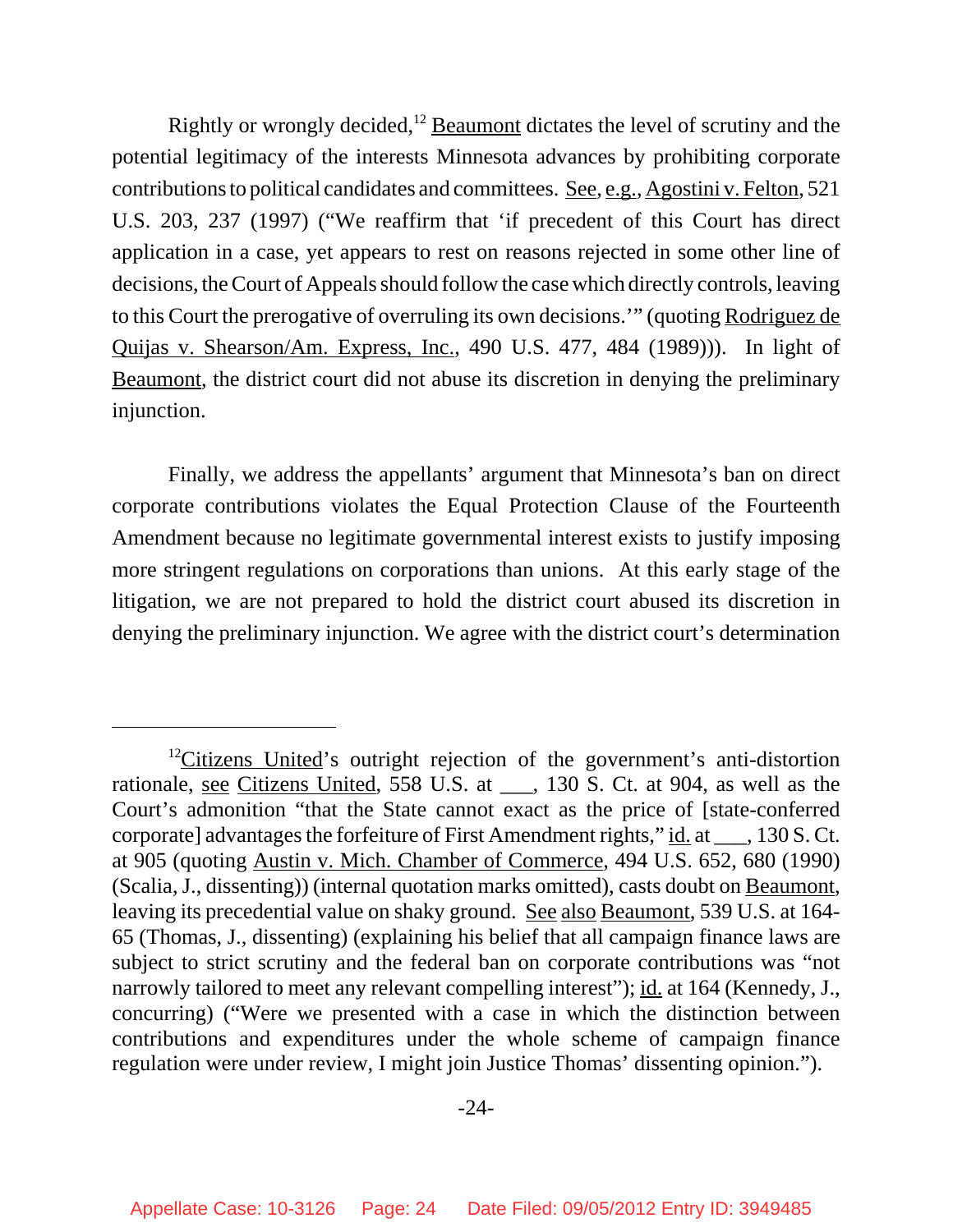that Citizens United did not explicitly overrule the Supreme Court's equal protection analysis in Austin, 494 U.S. at 666-68.

This does not mean, however, that **Austin** controls the ultimate outcome of the appellants' challenge. Under Austin, "statutory classifications impinging upon [the fundamental right to engage in political expression] must be narrowly tailored to serve a compelling governmental interest." Id. at 666; see also Dallman v. Ritter, 225 P.3d 610, 634-35 (Colo. 2010) (holding a state law allowing corporations to contribute to candidates, but forbidding labor unions from doing the same, violated the Equal Protection Clause of the Fourteenth Amendment). We express no opinion as to the likelihood Minnesota will meet this heavy burden in light of the Supreme Court's rejection of the so-called anti-distortion rationale relied upon in Austin. See Citizens United, 558 U.S. at \_\_\_, \_\_\_, 130 S. Ct. at 903-08, 912-13.

#### **III. CONCLUSION**

We affirm in part, reverse in part, and remand the case to the district court for further proceedings consistent with this opinion.

MELLOY, Circuit Judge, with whom MURPHY, BYE and SMITH, Circuit Judges, join, concurring and dissenting.

I concur in Section II.C. of the majority opinion. I agree that Minnesota's ban on corporate political contributions is likely constitutional. However, I dissent as to the analysis of Minnesota's reporting requirements. I believe the majority fails to fully apply the holding of Citizens United, 130 S. Ct. at 913–14. Citizens United extensively discussed and relied upon two fundamental principles. First, corporations have a First Amendment right to speak through political contributions, id., 130 S. Ct. at 913, and second, the voting public has a right to know where the money is coming from, id. at 914. In my view, the majority gives short shrift to this second fundamental principle of Citizens United. Failure to honor this important public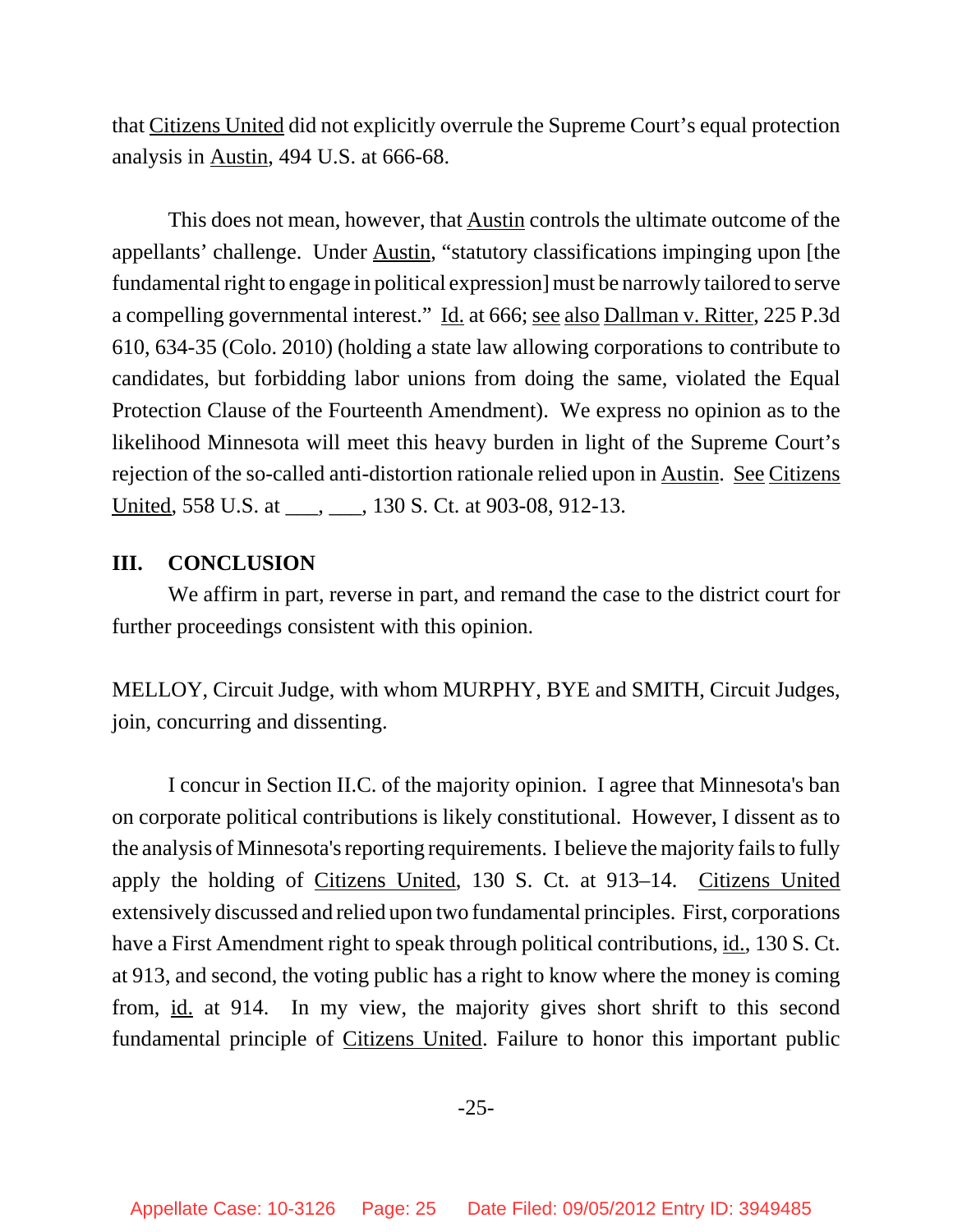interest leads it to hold that the carefully crafted Minnesota disclosure legislation is likely to be unconstitutional.

I would first note that the majority opinion cites, but fails to apply, our controlling precedent on the standard to be applied in enjoining a duly enacted state statute. The majority cites the standard we articulated in Planned Parenthood of Minnesota, North Dakota, South Dakota v. Rounds, that to succeed on a preliminary injunction, a party must show that it "is likely to prevail on the merits." 530 F.3d 724, 730 (8th Cir. 2008) (en banc). However, in my view, the majority ignores the reason we require this more rigorous standard "where a preliminary injunction of a duly enacted state statute is sought." Id. at 730. In imposing a higher standard in these cases, we seek to "'reflect[] the idea that governmental policies implemented through legislation or regulations developed through presumptively reasoned democratic processes are entitled to a higher degree of deference and should not be enjoined lightly.'" Id. at 732 (quoting Able v. United States, 44 F.3d 128, 131 (2d Cir. 1995) (per curiam)). In my view, that is particularly true in cases such as this where we consider whether to enjoin a statute in which the state legislature exercised its legislative function of "line drawing." Instead of deferring to the legislature, the majority would instead impose its own judgment to determine that a \$100 threshold for requiring reporting is too low, that five disclosure reports in an election year are too many, and that the administrative costs of keeping records in accordance with the law are too high. These issues are typically and best left to Minnesota's democratically elected legislators.

Applying the Planned Parenthood standard, I would find Minnesota's disclosure laws likely to be constitutional. In Citizens United, the Supreme Court held that courts should consider disclosure requirements under the exacting scrutiny framework because those laws do not suppress speech by "'impos[ing a] ceiling on campaignrelated activities' [or] 'prevent[ing] anyone from speaking.'" Citizens United, 130 S. Ct. at 914 (quoting Buckley v. Valeo, 424 U.S. 1, 64 (1976) and McConnell v. Fed.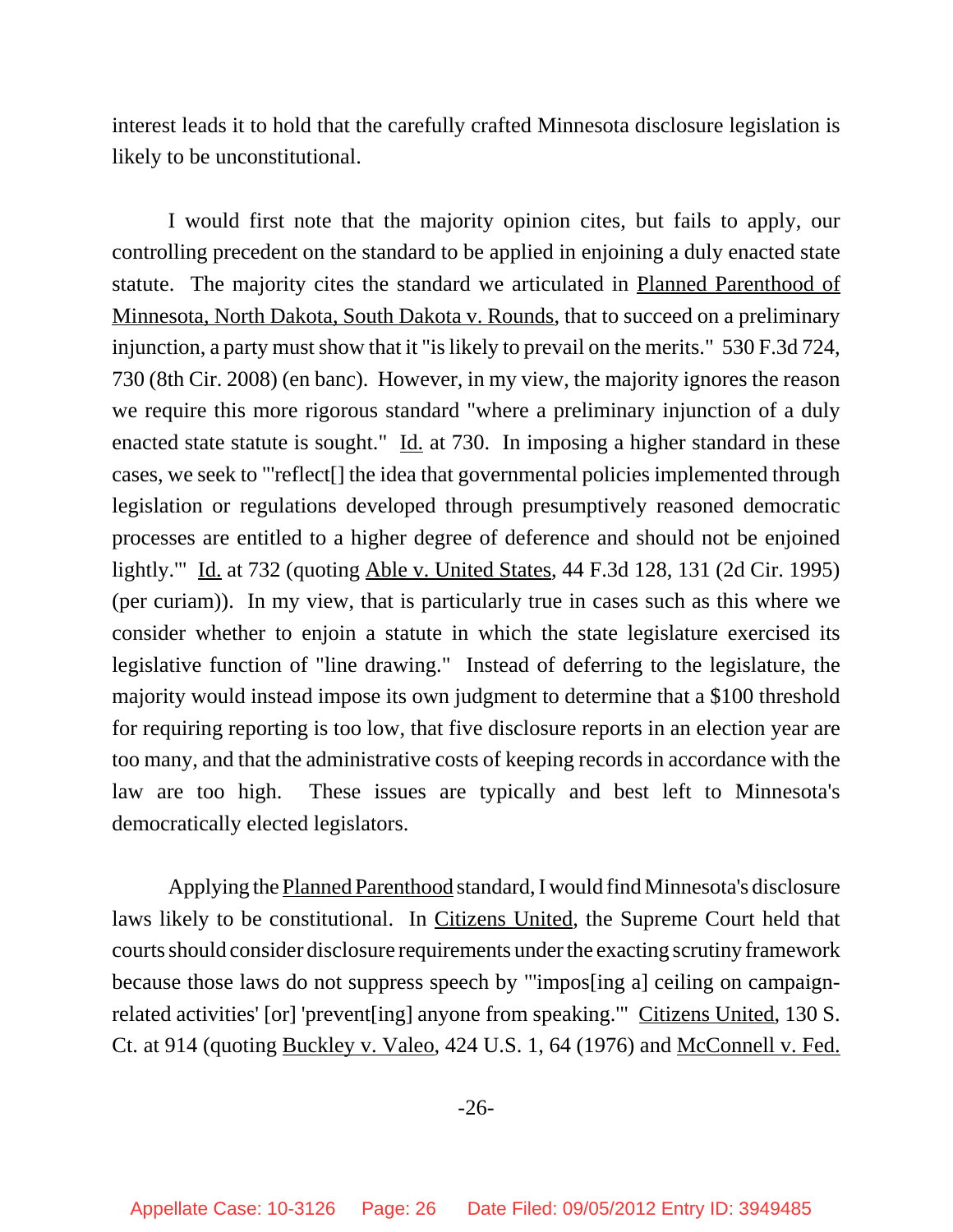Election Comm'n, 540 U.S. 93, 201 (2003)). I agree with the majority that a disclosure law might suppress speech and thus trigger strict scrutiny if it directly imposed limitations on speech, such as by requiring an association to speak through a PAC or by limiting contributions or expenditures above a certain amount. However, I disagree with the majority's suggestion that strict scrutiny might apply to a law that does not directly limit speech simply because the burdens the law imposes are viewed as heavy enough to be an indirect limit. Subjecting disclosure laws to this type of analysis is circular and conclusory; it requires a court to assess the burden of a disclosure law to determine what level of scrutiny applies, then to evaluate that burden again under exacting or strict scrutiny. This analysis also leads the majority to underestimate the states' interests in disclosure laws and overestimate the burdens those laws impose on speech. It is sufficient to consider the burdens disclosure laws impose once, in the course of the exacting scrutiny analysis the Supreme Court has indicated is appropriate. See Citizens United, 130 S. Ct. at 914.

The Minnesota disclosure laws do not directly suppress speech, and so exacting scrutiny is the appropriate framework for considering their constitutionality. The Minnesota laws neither prevent an association from speaking for itself, nor do they impose any limit on the amount of speech in which an association can engage. First, the laws do not require an association to speak through another entity to engage in campaign-related speech. In Citizens United, the Supreme Court found such a requirement particularly troubling because allowing a corporation to speak only through a separate association "does not allow corporations to speak" at all. Citizens United, 130 S. Ct. at 897. In contrast, under the Minnesota laws, a corporation does not need to be a separate association from the political fund it establishes. Rather, it can retain full control over the operations of a political fund it creates, including by appointing a corporate employee or officer as the fund's treasurer and by directing the political fund to return any excess contributions and dissolve. Thus, the Minnesota laws avoid the constitutional infirmity the Supreme Court addressed in Citizens United. Secondly, unlike the PACs the Supreme Court considered in Citizens United,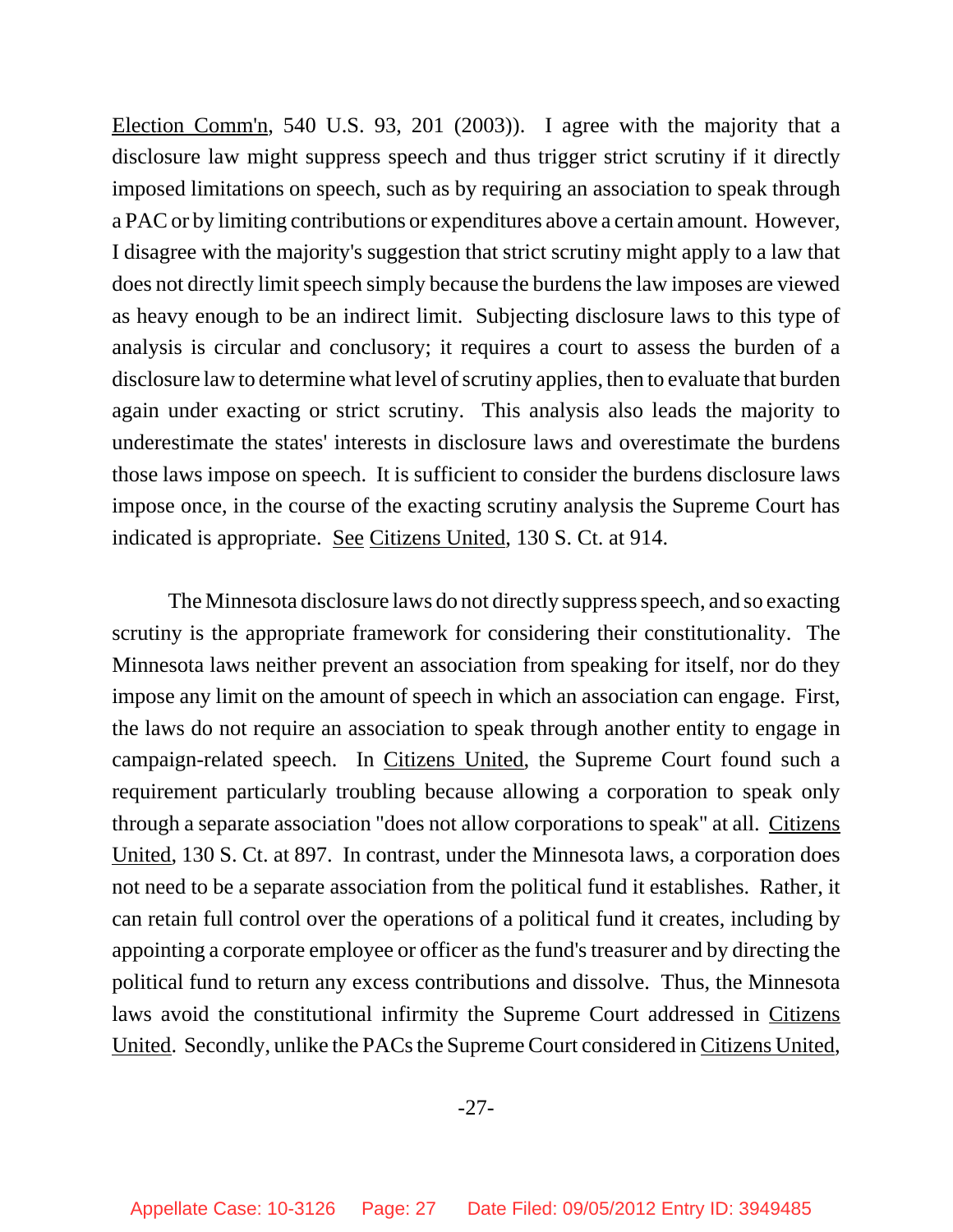under the Minnesota laws a corporation can contribute an unlimited amount directly to its political fund, and the political fund can use these contributions to make expenditures. See Citizens United, 130 S. Ct. at 887–88. This contrasts with the restrictions the Court confronted in Citizens United, under which corporations could only use "donations from stockholders and employees of the corporation" for express advocacy or electioneering communications. Id. at 888.

Under the exacting scrutiny framework, disclosure laws survive if the government shows "a relevant correlation or substantial relation between the governmental interest and the information required to be disclosed." Davis v. Fed. Election Comm'n, 554 U.S. 724, 744 (2008) (internal quotation marks omitted). In other words, "the strength of the governmental interest must reflect the seriousness of the actual burden on First Amendment rights." Id. I would hold that Minnesota's disclosure laws meet this test and are likely to be constitutional.

Although Minnesota has pointed to several important state interests that its disclosure laws serve, the majority opinion provides little discussion of these interests, other than to note they exist. See supra at 19. In my view, this apparent discounting of the state's interests and the resulting focus almost solely on the burdens the laws impose presents an unbalanced and flawed application of the exacting scrutiny analysis.

First, and most importantly, the state has an important interest in providing the voting public with information about which associations and corporations support particular issues and candidates. This is an interest that the Supreme Court has time and again found to be important. See, e.g., Citizens United, 130 S. Ct. at 914 ("[D]isclosure could be justified based on a governmental interest in providing the electorate with information about the sources of election-related spending." (internal marks and alterations omitted)); McConnell, 540 U.S. at 196 ("providing the electorate with information" is an important state interest); Buckley, 424 U.S. at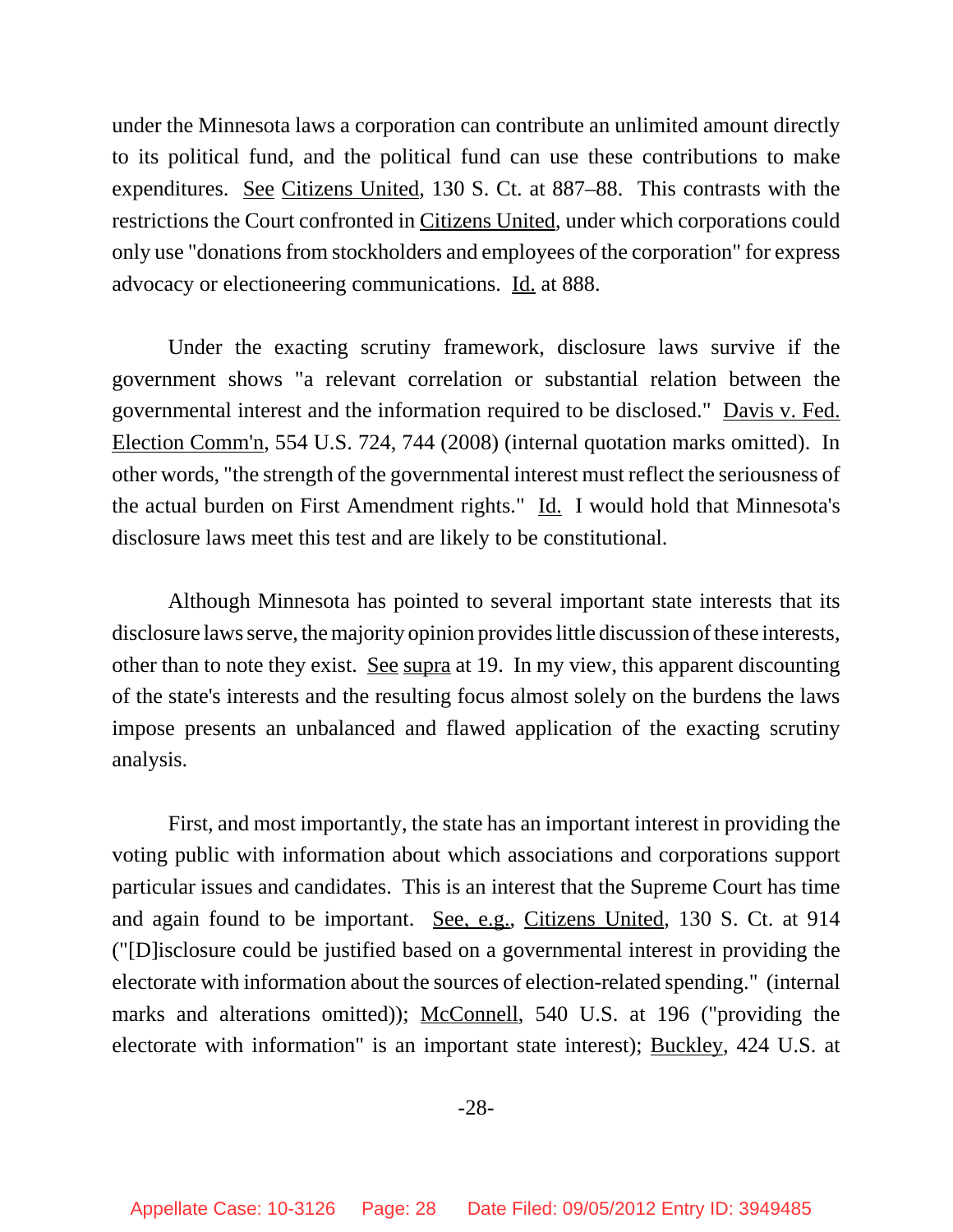66–67 ("[D]isclosure provides the electorate with information as to where political campaign money comes from and how it is spent by the candidate in order to aid the voters in evaluating those who seek federal office. It allows voters to place each candidate in the political spectrum more precisely than is often possible solely on the basis of party labels and campaign speeches." (internal quotation marks and citations omitted)). In elections, it is important for voters to hear directly from candidates and campaigns about their views on the issues. However, it is also important for voters to know which groups support or oppose a candidate or initiative; this information allows voters to better understand the political and practical ramifications of a ballot issue or the election of a candidate. As the Ninth Circuit explained, "[k]nowing which interested parties back or oppose a ballot measure is critical, especially when one considers that ballot-measure language is typically confusing, and the long-term policy ramifications of the ballot measure are often unknown." Family PAC v. McKenna, --- F.3d ---, 2012 WL 266111, at \*5 (9th Cir. Jan. 31, 2012) (internal quotation marks omitted).

Our sister circuits have found this informational interest important even with respect to smaller expenditures:

The public has an interest in knowing [] that a ballot measure has been supported by a multitude of gifts, even small gifts, from a particular state or from a specific profession. . . . The issue is thus not whether voters clamor for information about each "Hank Jones" who gave \$100 to support an initiative. Rather, the issue is whether the cumulative effect of disclosure ensures that the electorate will have access to information regarding the driving forces backing and opposing each bill.

Nat'l Org. for Marriage, Inc. v. McKee, 669 F.3d 34, 41 (1st Cir. 2012) (internal quotation marks omitted); see also Family PAC, 2012 WL 266111, at \*6 ("[S]mall contributions may provide useful information to voters when considered *in the aggregate*.").

-29-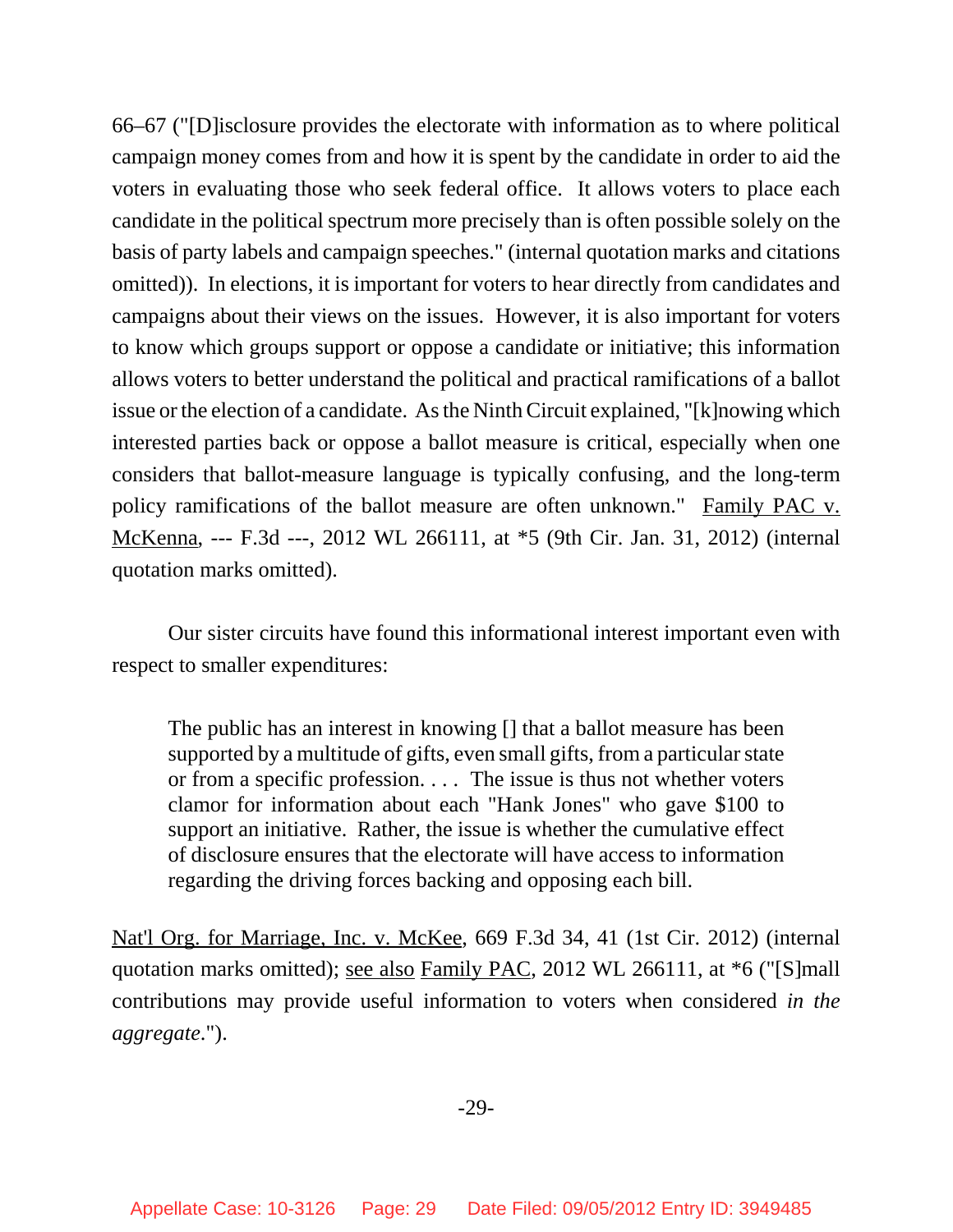Secondly, shareholders of corporations that engage in campaign-related speech possess a particular informational interest in disclosure. As partial owners of corporations, these people have an important interest, both politically and from a business perspective, in knowing about a corporation's campaign-related speech. See Citizens United, 130 S. Ct. at 916. Disclosure allows shareholders to "determine whether their corporation's political speech advances the corporation's interest in making profits, and citizens can see whether elected officials are in the pocket of socalled money interests." Id. (internal quotation marks omitted). Furthermore, in the age of the internet, quick and full disclosure to shareholders is not only possible, but relatively easy to accomplish. Id.

Third, disclosure prevents improper or suspect relationships between elected officials and the persons or groups that support them. As the Supreme Court noted in Buckley, that "exposure may discourage those who would use money for improper purposes either before or after the election. A public armed with information about a candidate's most generous supporters is better able to detect any post-election special favors that may be given in return." Buckley, 424 U.S. at 67; see also L. Brandeis, Other People's Money 62 (National Home Library Foundation ed. 1933) ("Publicity is justly commended as a remedy for social and industrial diseases. Sunlight is said to be the best of disinfectants; electric light the most efficient policeman.").

Finally, "and not least significant[ly]," disclosure requirements serve an important "means of gathering the data necessary to detect violations" of campaign finance laws. Buckley, 424 U.S. at 67–68. This interest is particularly relevant to the Minnesota disclosure laws' requirements for an association to name a treasurer, segregate its political funds, and conduct record-keeping. These requirements, which the majority describes as "only tangentially related to disclosure," supra at 17 n.9, help Minnesota ensure compliance with its disclosure laws. The ongoing reporting requirement is also particularly relevant to this interest—it allows the state to easily monitor compliance with its disclosure laws and obtain more complete information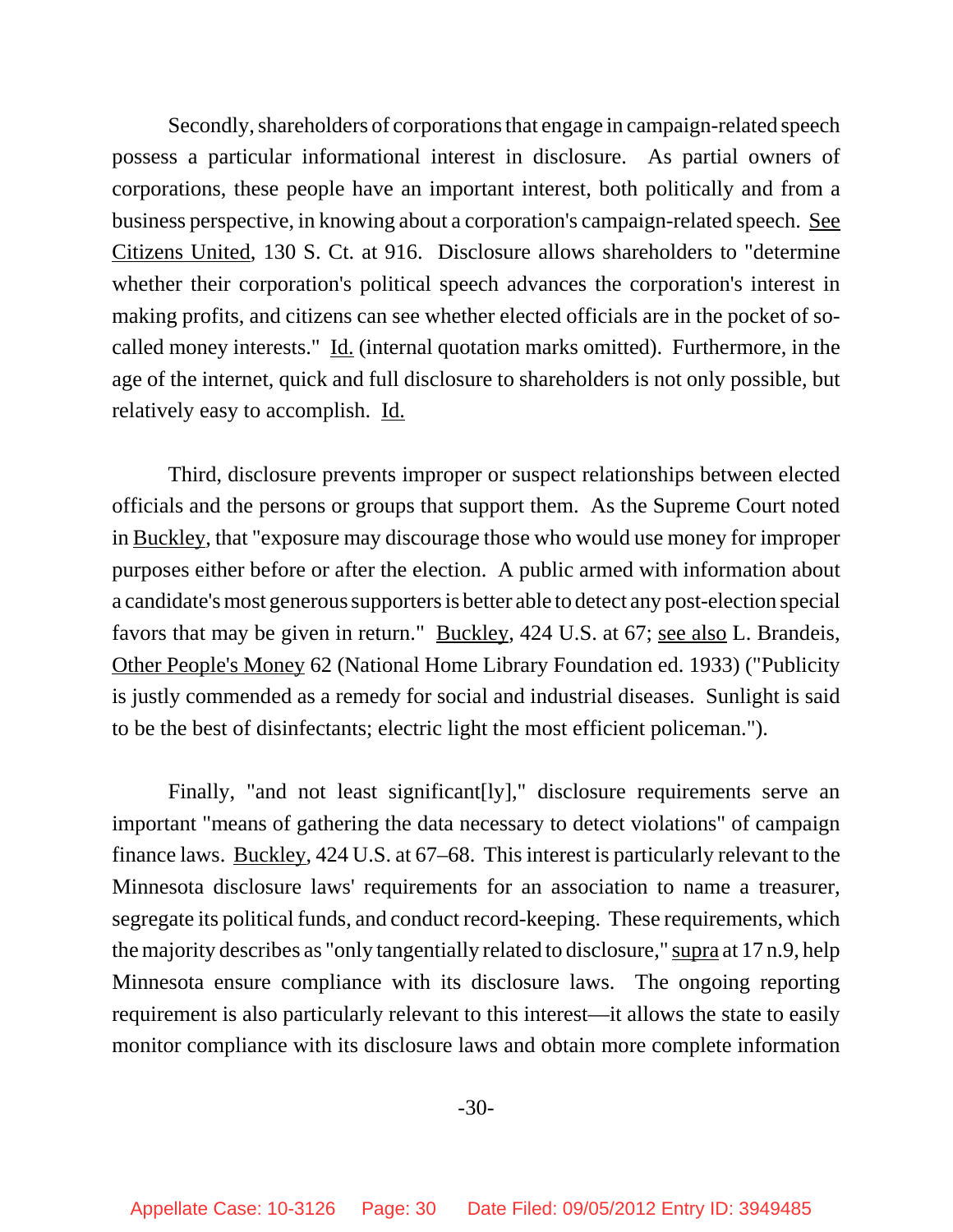on political contributions and expenditures. This important interest is not out of proportion to the minimal burden the ongoing reporting requirement imposes on associations.

Turning to the issue of those burdens, I would find that they are not nearly as heavy as the majority characterizes them to be. To comply with Minnesota's laws, a corporation can appoint an employee or officer as treasurer of its political fund. The fund itself can be as simple as an internal bookkeeping device that separates and tracks contributions and expenditures. This internal bookkeeping option significantly limits the cost of complying with Minnesota's regulations. Indeed, in a political fund's simplest form, a treasurer acts as little more than a custodian of the records. Moreover, the information the Minnesota laws require to be disclosed about the corporation's contributions and expenditures is similar to the disclosure requirements upheld in Citizens United. The federal law in that case required "any person who spends more than \$10,000 on electioneering communications within a calendar year [to] file a disclosure statement with the FEC. That statement must identify the person making the expenditure, the amount of the expenditure, the election to which the communication was directed, and the names of certain contributors." Citizens United, 130 S. Ct. at 914 (citing 2 U.S.C. § 434(f)(1), (2)).

The Minnesota legislature has chosen to impose these burdens not on everyone who makes campaign-related expenditures, but rather, only on those who spend more than \$100 in one year. With regard to this decision of where to set reporting thresholds, "we cannot require [the legislature] to establish that it has chosen the highest reasonable threshold. The line is necessarily a judgmental decision, best left in the context of this complex legislation to [legislative] discretion." Buckley, 424 U.S. at 83. As in Buckley, the \$100 reporting threshold for the Minnesota disclosure laws is not "wholly without rationality." <u>Id.; see also Planned Parenthood</u>, 530 F.3d at 732 ("'[G]overnmental policies implemented through legislation or regulations developed through presumptively reasoned democratic processes are entitled to a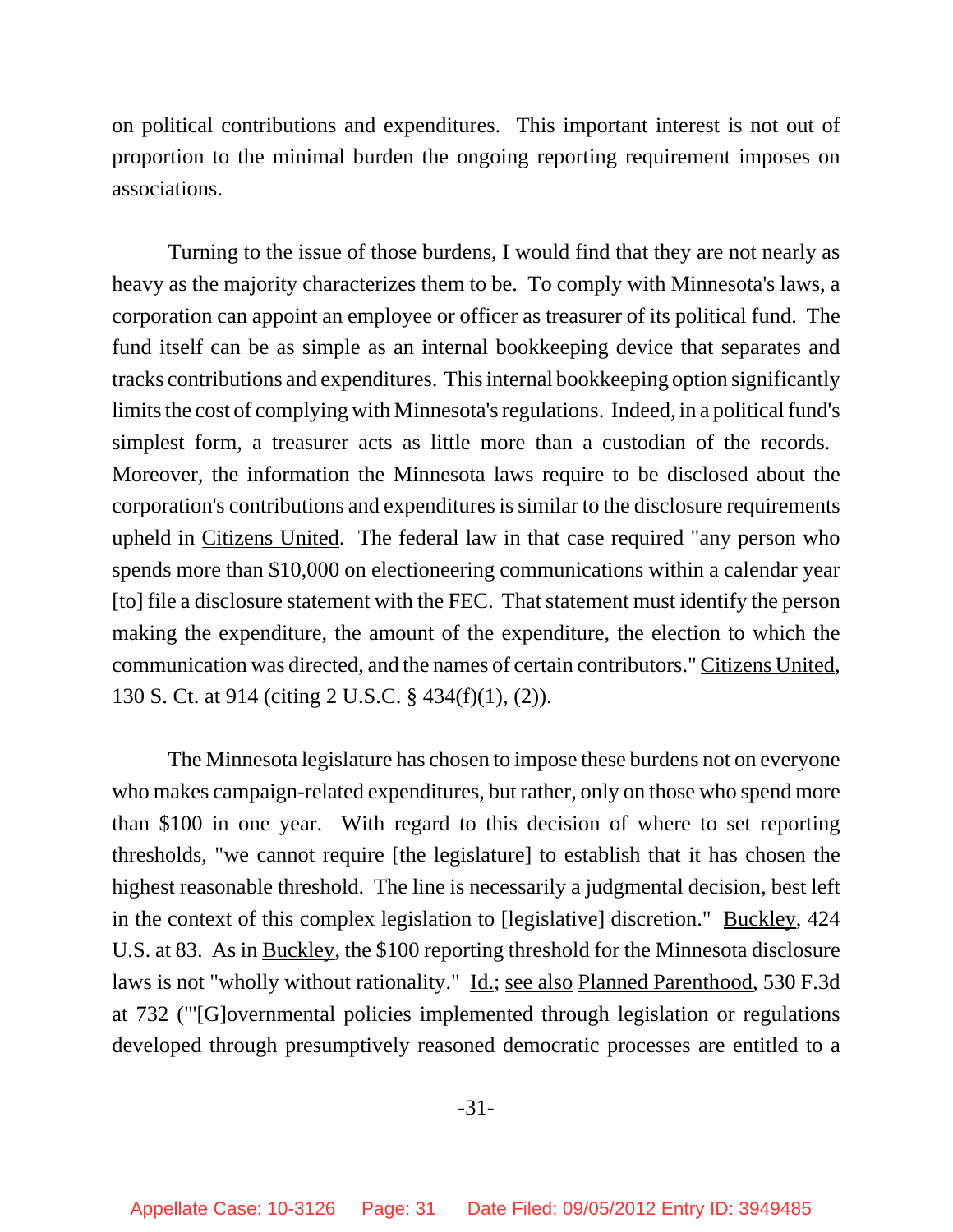higher degree of deference and should not be enjoined lightly.'" (quoting Able, 44 F.3d at 131)). Accordingly, we should review these decisions with extreme deference, and require only that the legislature's choice be rational. See Buckley, 424 U.S. at 82–83 (finding Congress's \$10 threshold for reporting contributors' names and addresses and its \$100 threshold for reporting contributors' names, addresses, occupations, and principal place of business not "wholly without rationality"); Family PAC, 2012 WL 266111, at \*7 (affirming a \$25 threshold for reporting contributors' names and addresses and a \$100 threshold for reporting names, addresses, occupations, and employers, and noting that "disclosure thresholds, like contribution limits, are inherently inexact; courts therefore owe substantial deference to legislative judgments fixing these amounts"); Nat'l Org. for Marriage v. Daluz, 654 F.3d 115, 119 (1st Cir. 2011) (finding Rhode Island's \$100 reporting threshold not "wholly without rationality"); Nat'l Org. for Marriage v. McKee, 649 F.3d 34, 60–61 (1st Cir. 2011) (affirming a \$100 reporting threshold even though it was not indexed for inflation); Daggett v. Comm'n on Governmental Ethics & Election Practices, 205 F.3d 445, 466 (1st Cir. 2000) (finding a \$50 reporting threshold not illegitimate). But see Sampson v. Buescher, 625 F.3d 1247, 1261 (10th Cir. 2010) (finding unconstitutional Colorado's \$20 threshold for reporting contributors' names and addresses and \$100 threshold for reporting names, addresses, occupations, and employers because these contributions "are sufficiently small that they say little about the contributors' views of their financial interest in the annexation issue"); Canyon Ferry Rd. Baptist Church of E. Helena, Inc. v. Unsworth, 556 F.3d 1021, 1033–34 (9th Cir. 2009) (finding Montana's "zero dollar" reporting threshold "wholly without rationality" because "[a]s a matter of common sense, the value of this *financial* information to the voters declines drastically as the value of the expenditure or contribution sinks to a negligible level. As the monetary value of an expenditure in support of a ballot issue approaches zero, financial sponsorship fades into support and then into mere sympathy"). Minnesota's \$100 reporting threshold, based on the important state interests discussed above, is not wholly without rationality.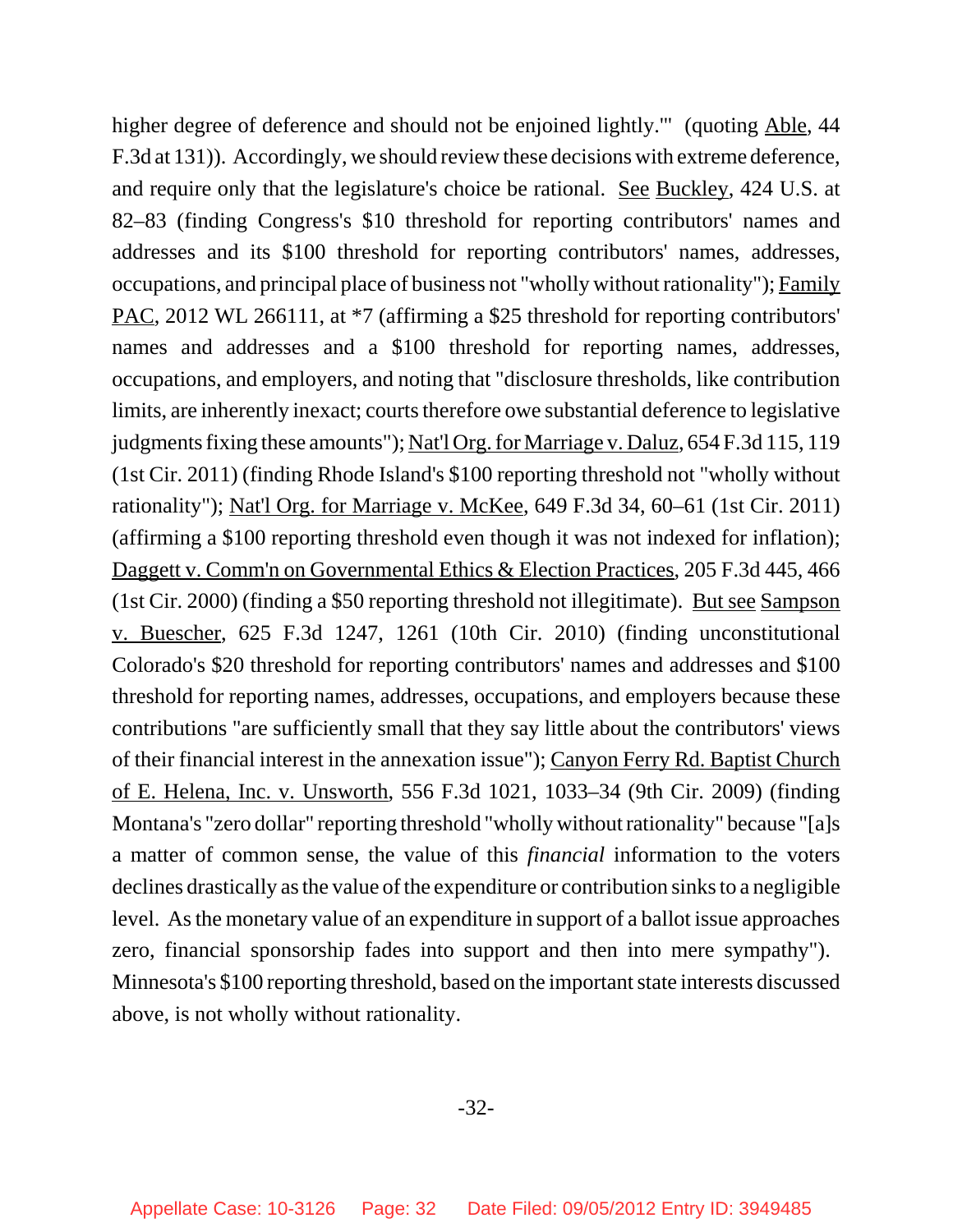The majority characterizes the requirements the Minnesota laws impose as "onerous restrictions," supra at 12, predicting that they would "manifestly discourage<sup>[]</sup> associations, particularly small associations with limited resources, from engaging in protected political speech. Supra at 14–15. In explaining why it views the disclosure requirements to be so heavy, the majority points primarily to the ongoing reporting requirement. It is true that associations must continue to make disclosures once they have established a political fund and until they dissolve that fund. However, this burden is neither heavy nor out of proportion with the state's important interest in disclosure. See SpeechNow.Org v. Fed. Elec. Comm'n, 599 F.3d 686, 696–98 (D.C. Cir. 2010) (upholding 2 U.S.C. § 434(a)(4), which requires political committees to file quarterly reports, a pre-election report, and a post election report in election years; and either biannual or monthly reports during non-election years); see also Nat'l Org. for Marriage v. McKee, 649 F.3d 34, 58 (1st Cir. 2011) (noting that the upheld statute requires "reports both on a quarterly basis and shortly before or after each election," but stating that plaintiff does not contest that the "reporting requirements bear a substantial relation to Maine's informational interest").

While I do not deny that the Minnesota laws impose some burden on associations wishing to make political expenditures, that burden is not out of proportion with either the state's interest in the legislation or to other administrative burdens associations bear on a daily basis. Unlike the less forgiving strict scrutiny framework, exacting scrutiny analysis is designed precisely to allow courts to acknowledge burdens laws impose, and consider whether those burdens are sufficiently offset by state interests. See Citizens United, 130 S. Ct. at 914 (applying exacting scrutiny because "[d]isclaimer and disclosure requirements may burden the ability to speak, but the impose no ceiling on campaign-related activities and do not prevent anyone from speaking" (internal quotation marks and citation omitted).

The ongoing reporting requirement requires associations that make political contributions to file five reports during a general election year (every other year in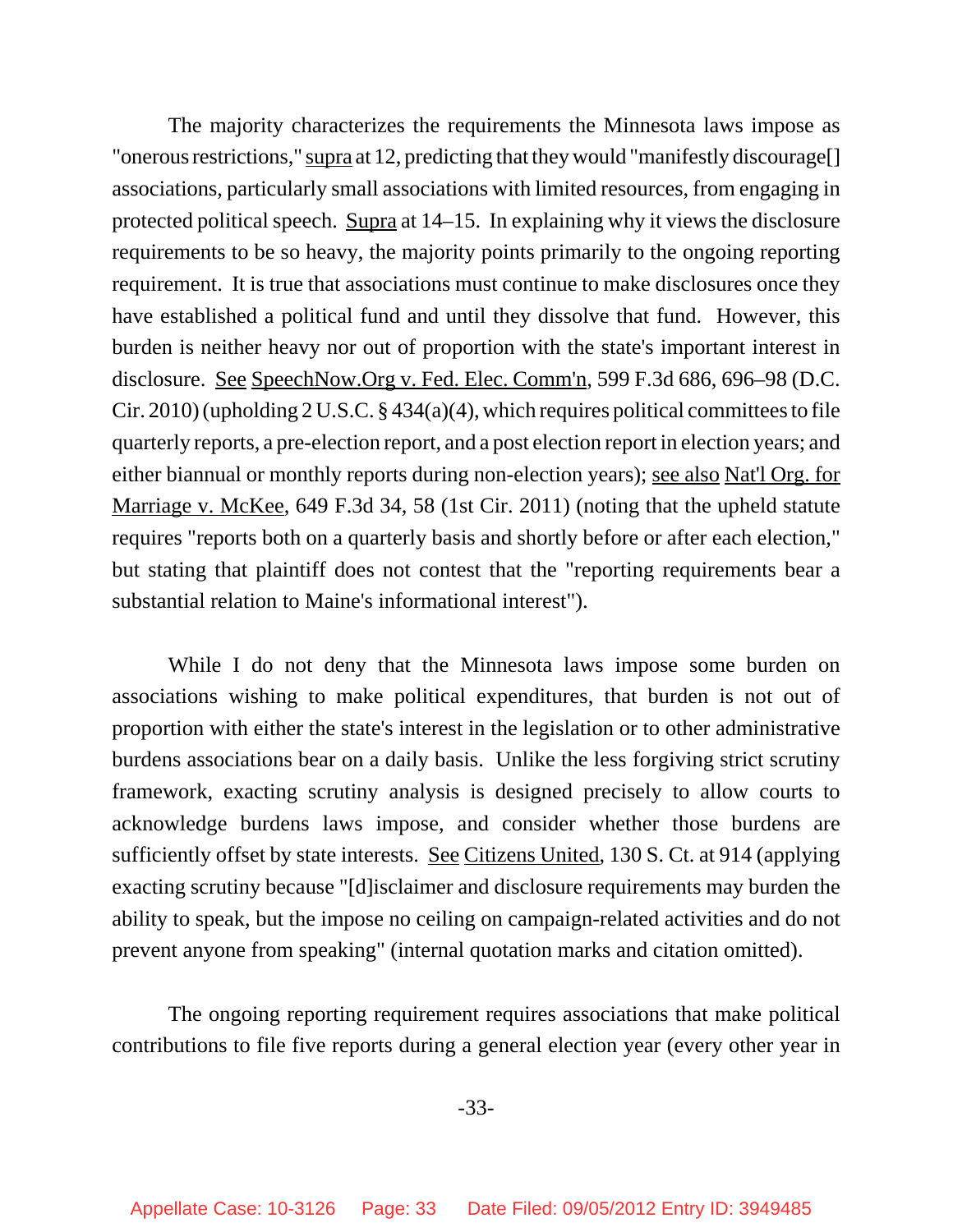Minnesota) and one report during each year in which there is no election. Minn. Stat. § 10A.20, subdiv. 2. These reports must contain information about the political fund's liquid assets, contributions made to it, loans it made or received, expenditures it made, and disbursements it made during the reporting period. Minn. Stat. § 10A.20, subdiv. 3. Importantly, if the political fund was inactive during the reporting period, it may simply file a statement of inactivity, which comprises a one-page form, on which the treasurer can check a box for inactivity. Minn. Stat. § 10A.20, subdiv. 7. Moreover, an association can easily create and dissolve a political fund, thereby allowing it to limit its exposure to Minnesota's regulations to the time period in which it is actively engaging in political speech. See Minn. Stat. §§ 10A.14, 10A.24.

The majority acknowledges Minnesota can impose ongoing disclosure requirements on corporations and associations that actually make contributions in a reporting period. <u>See supra</u> at 19. In the end, the majority's conclusion of a likely constitutional violation solely centers on the reporting requirement for those associations that choose not to terminate the fund but conduct no activity during the reporting period. Supra at 20. The majority concludes that filing a single-page form and checking one box once in non-election years and five times in an election year imposes an undue burden on speech. I respectfully disagree and do not believe Minnesota's check-the-box requirement rises to the level of a constitutional violation.

The majority attempts to illustrate the "onerous" burdens of the Minnesota disclosure laws by considering a hypothetical case of two farmers who wish to erect a sign to support a candidate for state office. As a preliminary matter, the Supreme Court has repeatedly cautioned against using hypothetical situations as a basis for deciding a law's constitutionality: the "power of pronouncing an Act of Congress unconstitutional" is "delicate," and it "would indeed be undesirable for this Court to consider every conceivable situation which might possibly arise in the application of complex and comprehensive legislation." United States v. Raines, 362 U.S. 17, 21–22 (1960) (internal quotation marks omitted); see also Cnty. Court of Ulster Cnty., N.Y.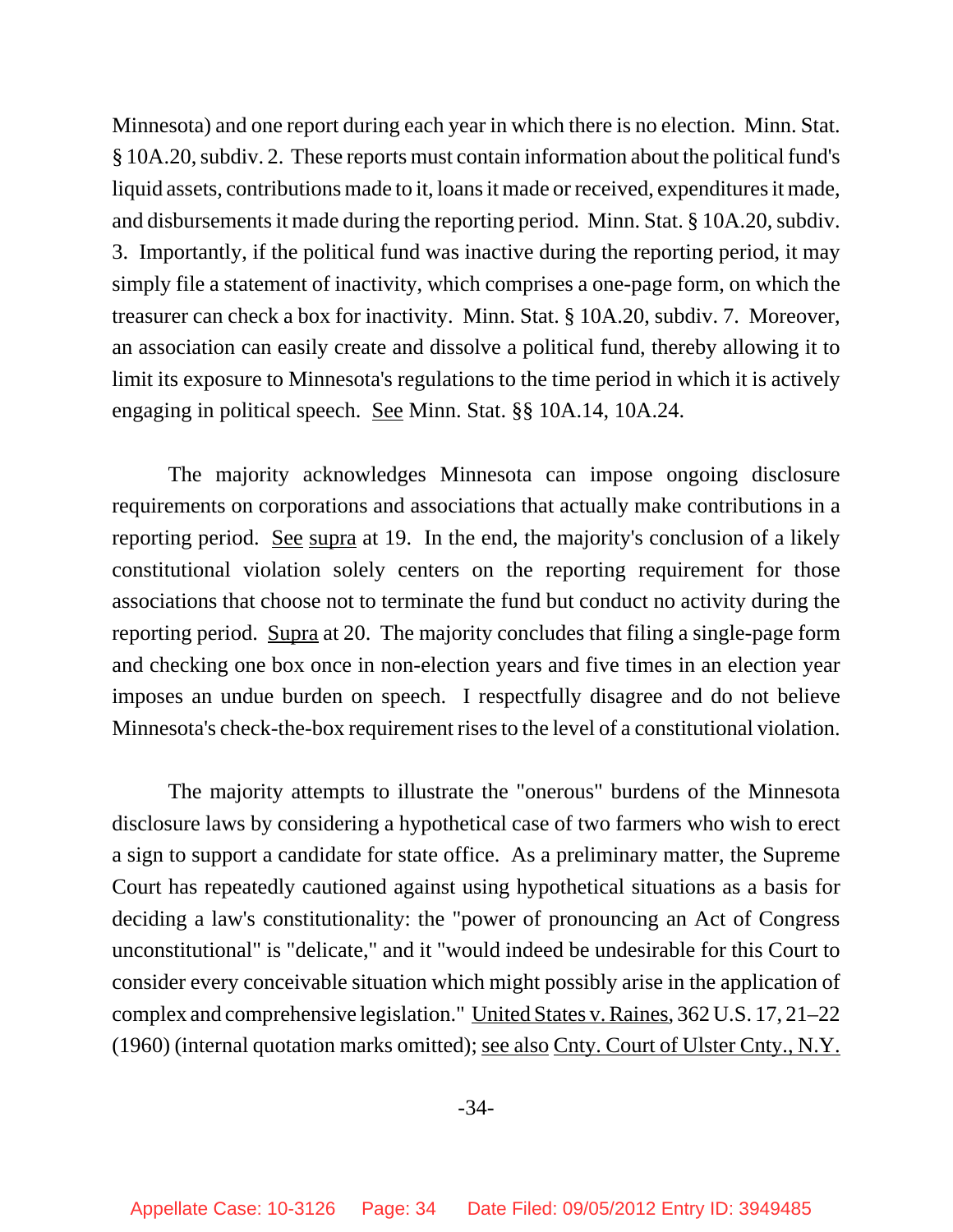v. Allen, 442 U.S. 140, 155 (1979) ("As a general rule, if there is no constitutional defect in the application of the statute to a litigant, he does not have standing to argue that it would be unconstitutional if applied to third parties in hypothetical situations."); Tilton v. Richardson, 403 U.S. 672, 682 (1971) (plurality opinion) ("We cannot  $\dots$ strike down an Act of Congress on the basis of a hypothetical 'profile.'"); United Pub. Workers of Am. v. Mitchell, 330 U.S. 75, 89–90 (1947) ("The power of courts, and ultimately of this Court to pass upon the constitutionality of acts of Congress arises only when the interests of litigants require the use of this judicial authority for their protection against actual interference. A hypothetical threat is not enough."); Anniston Mfg. Co. v. Davis, 301 U.S. 337, 353 (1937) ("Constitutional questions are not to be decided hypothetically. When particular facts control the decision they must be shown."). Because Minnesota Citizens does not bring an overbreadth challenge here, we should not consider the effects of the Minnesota disclosure laws on third parties. See Members of City Council of Los Angeles v. Taxpayers for Vincent, 466 U.S. 789, 798 (1984) ("[T]he very existence of some broadly written statutes may have such a deterrent effect on free expression that they should be subject to challenge even by a party whose own conduct may be unprotected.").

Even considering the majority's hypothetical situation as an example, it is clear that the burdens of Minnesota's disclosure laws are far from heavy. It is worth noting at the outset that these requirements would hardly be onerous for our hypothetical farmers. The majority's hypothetical seems to assume that the farmers are unsophisticated business people, inexperienced in filling out forms and interacting with the bureaucracy of government. However, even the smallest business regularly files government forms and reports that are significantly more complicated and burdensome than the requirements of Minnesota's disclosures laws. I make this point not to argue that any burden less than that of filing taxes or employment forms is constitutional, but to point out that we should not consider the burdens the Minnesota laws impose in a vacuum. Moreover, while I acknowledge the majority's assertion that the Minnesota laws require associations to choose whether to comply with the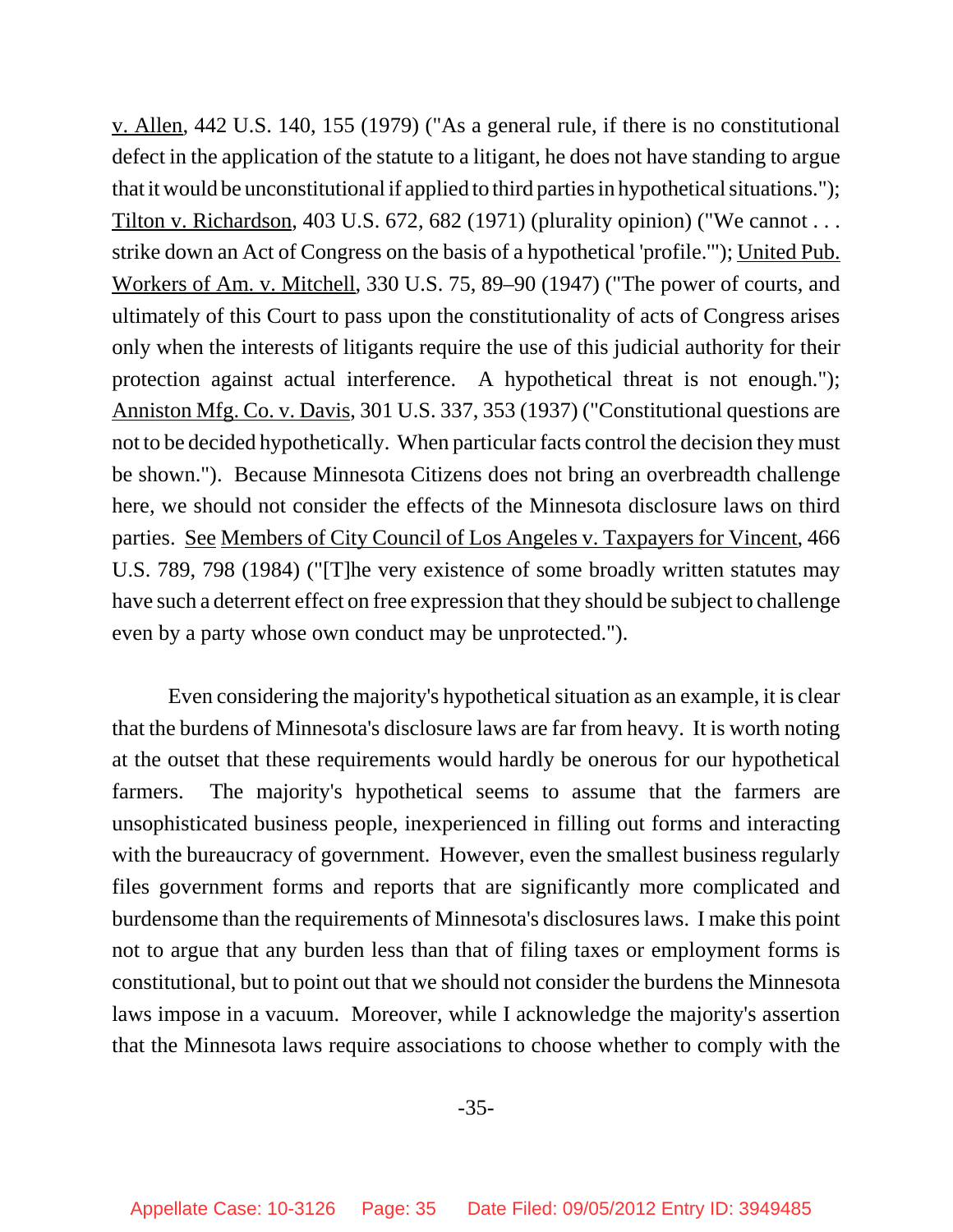disclosure requirements or refrain from protected First Amendment activity, see supra at 15, I do not believe this fact automatically makes the laws likely to be found unconstitutional. Indeed, the Supreme Court has, on several occasions, upheld regulations that condition constitutionally protected conduct on compliance with regulatory requirements. See, e.g., Anderson v. Celebrezze, 460 U.S. 780, 788 (1983) (noting that although "rights of voters are fundamental," states may enact "comprehensive and sometimes complex election codes" that "govern the registration and qualification of voters, the selection and eligibility of candidates, or the voting process itself," even though these regulations "inevitably affect[]—at least to some degree—the individual's right to vote and his right to associate with others for political ends"); Cox v. New Hampshire, 312 U.S. 569, 576 (1941) (upholding a state statute requiring licenses for parades and processions and finding "it impossible to say that the limited authority conferred by the licensing provisions of the statute in question as thus construed by the state court contravened any constitutional right").

Under the Minnesota laws, the farmers would file a statement of registration within fourteen days of their initial expenditure. For these two farmers, the report would contain minimal information—likely only the source of the contributions that paid for the sign, the expenditures made for the sign, and the names and addresses of the association's members—the two farmers. After this initial report, the farmers would, as the majority notes, be subject to ongoing reporting requirements. They would be required to file a total of five reports during election years and one report during non-election years. These reports would contain information on any further political activity undertaken by the farmers' association. If, as the majority's hypothetical situation indicates, the farmers did not make further expenditures after their initial expenditure on the sign, these reports would simply be a statement of inactivity—their reporting requirements would consist solely of checking one box on a one-page form.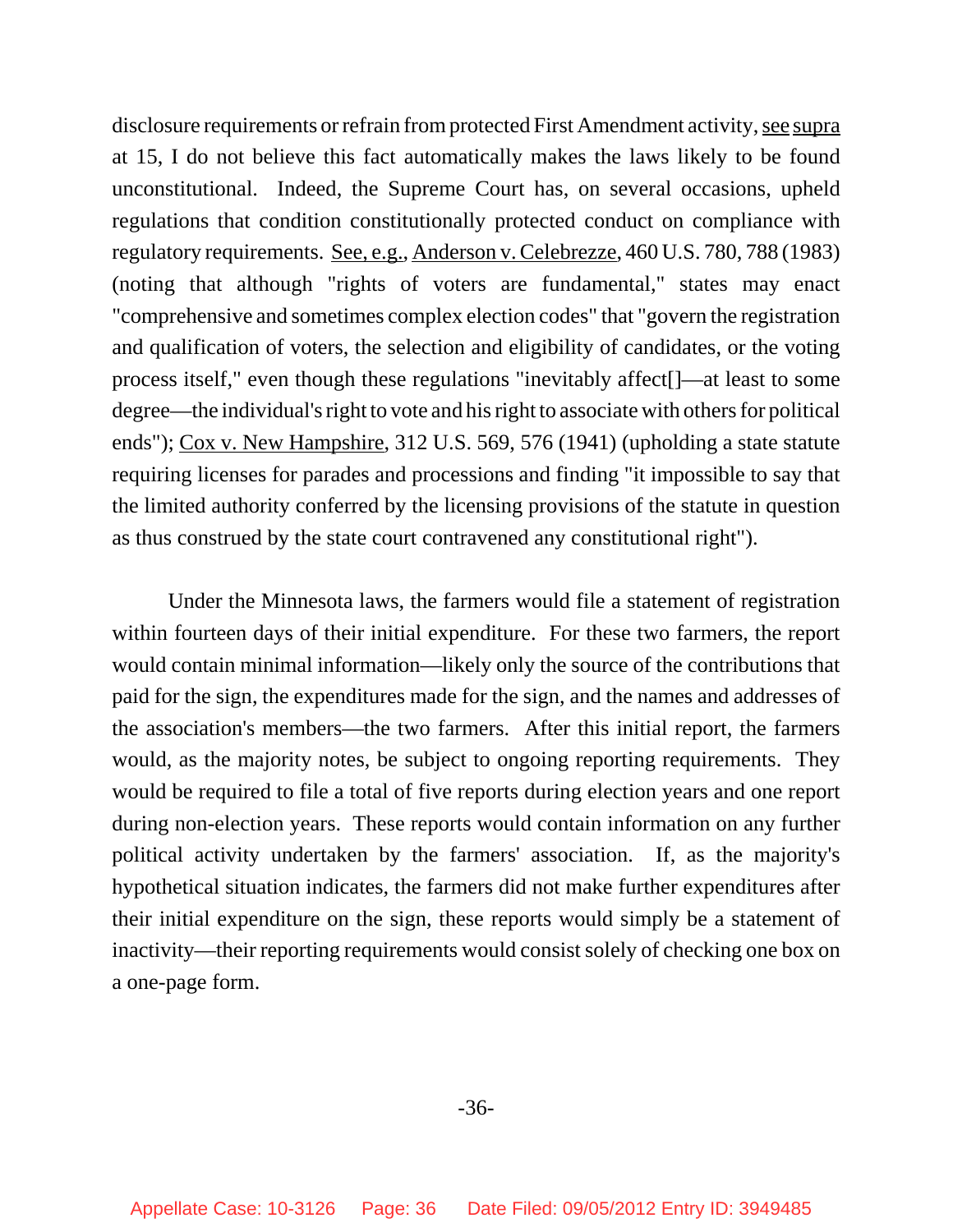If the farmers wished to escape this ongoing reporting requirement, this too would be an option for them under the Minnesota disclosure laws. The farmers could choose to dissolve their association by settling debts, disposing of remaining assets in excess of \$100, and filing a termination report. Minn. Stat. § 10A.24, subdiv. 1. For these two farmers, settling debts and returning contributions would likely be a non-existent or minimal burden, as their activity—paying for and constructing a sign—was also slight.

Thus, Minnesota's disclosure laws do not subject associations to "the full panoply of regulations that accompany status as a [federal PAC]," as the majority argues. See supra at 16. This is true notwithstanding the majority's observation that "Minnesota's law imposes virtually identical regulatory burdens on political funds as it does political committees." Supra at 11. As the First Circuit has noted, "[i]t is not the designation as a PAC but rather the obligations that attend PAC designation that matter for purposes of First Amendment review." Nat'l Org. for Marriage v. McKee, 649 F.3d 34, 56 (1st Cir. 2011). Here, where Minnesota's disclosure laws subject its PACs and political funds to requirements that are less burdensome than those of federal PACs, the fact that political funds and PACs are subject to similar requirements is insignificant.

Minnesota's interests in its disclosure laws are important and substantial. And while the laws undeniably impose some burdens on associations in Minnesota that engage in campaign-related speech, these burdens are not heavy and are substantially related to the government's disclosure interests. Under exacting scrutiny, the mere existence of burdens on campaign-related speech is insufficient to render a restriction unconstitutional. Rather, for a court to find a restriction unconstitutional under exacting scrutiny, those burdens must lack a substantial relation to the government's interest in that regulation. Davis, 554 U.S. at 744. Here, this is simply not the case. Thus, I would hold that the Minnesota laws meet the requirements of exacting scrutiny and are likely to be constitutional disclosure requirements.

-37-